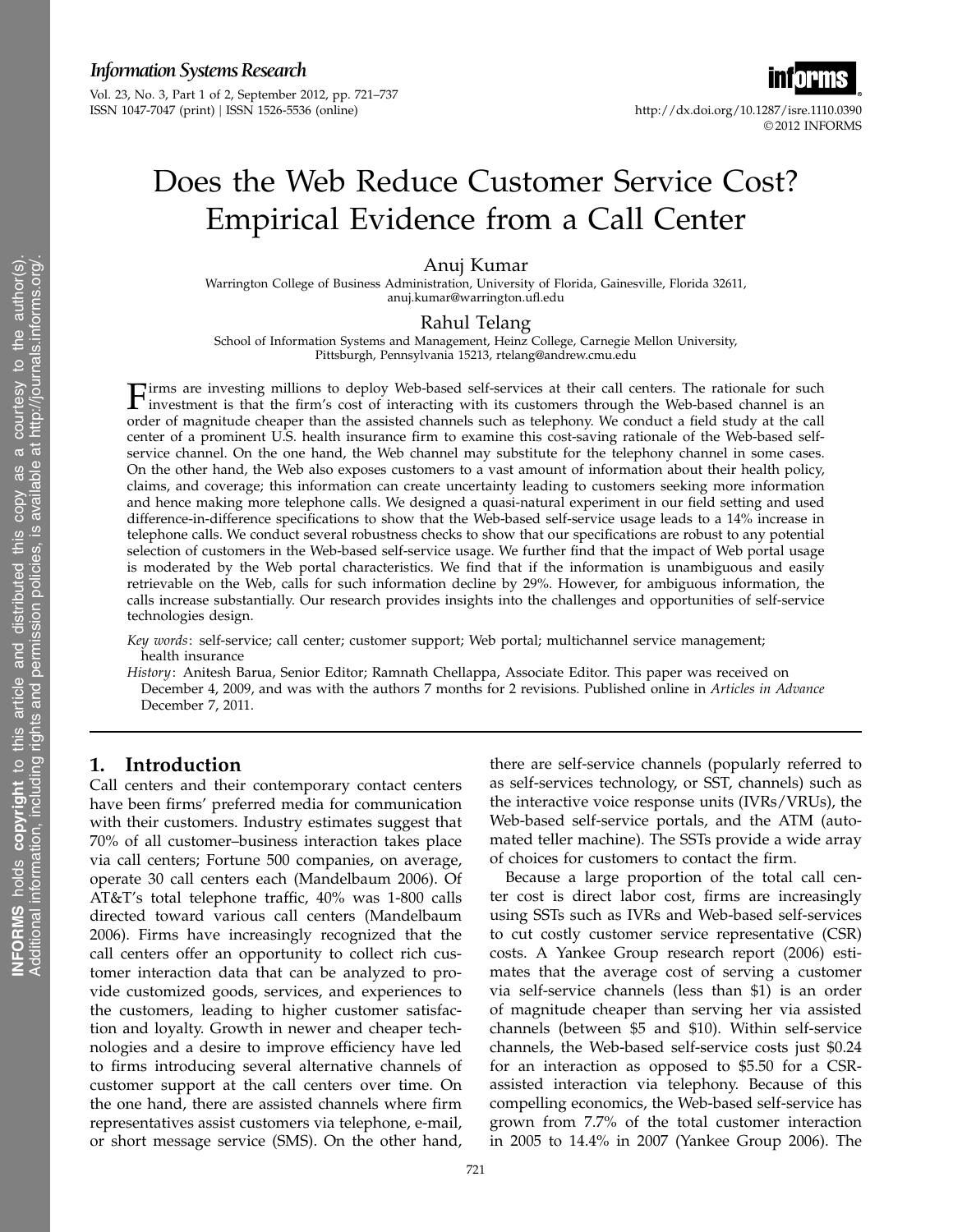market for the Web-based self-service solutions is expected to grow from US\$309.3 million in 2005 to US\$887.3 million in 2012 at a compound annual growth rate of 16.2% (Frost & Sullivan 2006). The Web-based self-services allow customers to not only execute transactions at their convenience without any physical interface with the firm but also seek relevant information and manage their online accounts independently. It is expected that once customers learn and start availing themselves of the convenience of this option, the demand for the assisted channels would go down. SSTs should also result in higher customer satisfaction and profitability (Anderson and fornell 1994, Xue et al. 2007). However, the benefits of SSTs can be realized only when customers embrace and use this technology.

Prior research has explored the determinants for customer adoption of SSTs. Bitner et al. (2000) and Meuter et al. (2000) find that the ability of SSTs to bail a customer out of an immediate troubling situation, ease of access and use, and fascination with the capability of technology are the main sources of customer satisfaction with SSTs. Meuter et al. (2005) show that the customer readiness variables such as role clarity, motivation, and ability are key mediators in increasing the customer likelihood of trying SSTs. Bobbitt and Dabholkar (2001) use attitudinal theories to propose a conceptual framework for predicting a customer's decision to use SSTs. However, these studies rely on questionnaire or survey tools to elicit the customer adoption and use of SSTs, and they do not inform how the adoption of SSTs affects the demand for other available alternative channels. The interaction among different channels of sale has been studied by marketing scholars. Deleersnyder et al. (2002) study 67 newspapers and find that the Internet format of newspapers cannibalizes sales of the paper format if their contents are similar. However, sales may be enhanced if the contents in the two formats are different. Biyalogorsky and Naik (2003) study how the addition of an Internet channel to the existing brickand-mortar store channel for a music records firm affects the sales, and they find a negative but insignificant impact.

There is a vast literature on issues surrounding the management of call centers (Gans et al. 2003, Aksin et al. 2007). Most of this research is devoted to modeling query arrival and service time, and thus they provide guidance on forecasting, capacity planning, and personnel scheduling at call centers. Only recently have some academic papers started looking at how customers' demand at call centers is affected by different firms' strategies. For instance, Kumar and Telang (2010) have examined how product customization affects customers' calls at a health insurance firm's call center. In the present paper, we study

how customers' demand for the other channels at call centers is affected by their usage of a Web-based selfservice channel—a question not empirically studied in this literature.

Two studies are directly relevant to our work. Xue et al. (2007) study the adoption and usage of various service channels (teller, ATM, online banking) offered by a large retail bank and show how demographic characteristics affect channel use. They also compute various measures of consumer efficiency using the channel use data and show that the efficiency is related to the firm profitability. Campbell and Frei (2010) conduct a field study on the impact of online banking channel adoption on local branches, IVR, ATMs, and call centers. They show that the users who adopted the online banking channel reduced their dependence on the IVR and ATM channels (substitution) but increased their consumption of the firm's call center and local branches (augmentation). They use a difference-in-difference method for identification, which is similar to our approach. Their augmentation result is also similar to our finding that the use of the Web portal is associated with an increase in the call center calls. However, our settings are quite different. Unlike online banking, in our setting, the Web portals are mostly used for information search rather than conducting transactions. Moreover, in this paper we provide a clear mechanism through which the Web portal usage leads to more calls, and we provide a clean identification of the aggravation effect (i.e., using Web portals encourages more calls to a call center).

Our work is also directly related to broader studies that examine the role of information technology (IT) and productivity. However, much of this literature uses aggregate data at the firm, industry, or even country level (Siegel 1997, Brynjolfsson and Hitt 1995, Barua et al. 1995). To measure the impact of IT on productivity at a more granular level, the IT researchers have focused on intermediate output measures such as inventory, quality, etc. A few recent papers have explored the IT productivity issue at an individual level. Aral et al. (2011) find a positive effect of IT use and information flow on individual white-collar worker performance. Bulkley and Van Alstyne (2006) find a positive effect of information flow and network structure on white-collar worker performance. We also have customer-level data, and we examine the effects of IT at an individual level. In particular, we examine how individuals use a widely available IT-enabled self-service tool like the Web portal and how it affects the costs at the call center. However, unlike the productivity studies, we will show that the adoption of an IT tool may have an adverse effect on firms' intended productivity goals.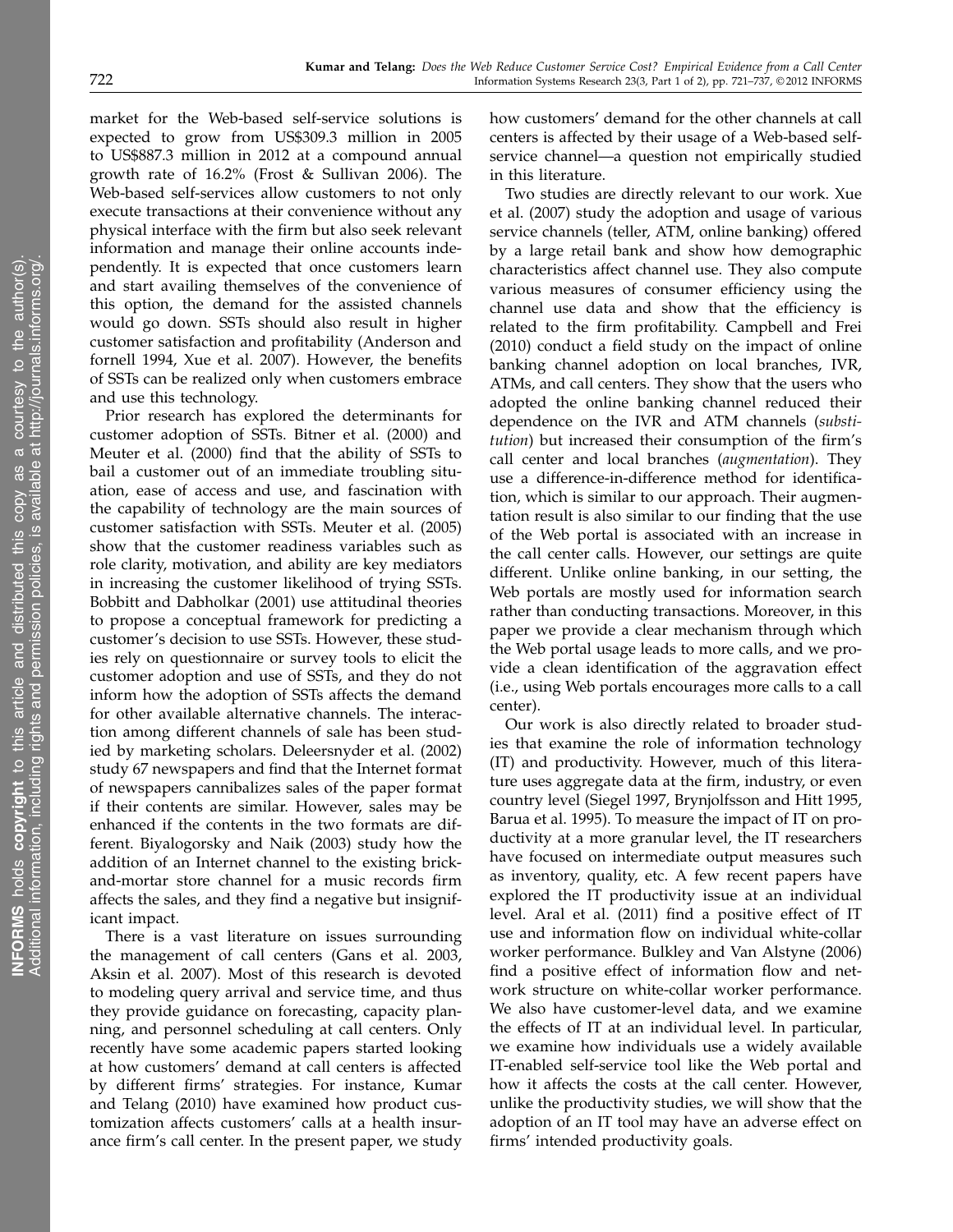In the present work, we conduct a field study at a major U.S. health insurance firm with about four

million customers. The firm offers customer support via telephony through its call center. Around 2004 to 2005, the firm introduced a Web-based self-service portal for its customers. We collect a random sample of 60,000 customers from 2005 to 2007. About 10,000 customers adopted the Web portal. Using the vertical differentiation framework in economics, we show that the Web portal usage could potentially substitute for the telephone calls, especially for simple information search. We also use human decision-making theories to highlight that the portal usage may expose customers to more information that may aggravate their concerns, leading them to make more telephone calls. This is particularly true when the information search is less directed, and the information is uncertain and complex. We set up a quasi-natural experiment and employ difference-in-difference specifications to estimate the net impact of Web portal usage on telephone calls. Our results show that the portal registration leads to a 14% increase in the number of calls to the call center. Because the portal registration is not completely random, we conduct several robustness checks to show that our specification is robust to any potential selection of customers in the portal registration. We also show that the results are moderated by the portal and customer characteristics. We find that the portal usage leads to a 29% decrease in calls where the related information is unambiguously provided on the portal. In contrast, the portal usage leads to a 66% increase in calls where the information is ambiguous and comprehensive with no interactive features.

We believe our research is unique in many ways. First, there are few studies that have examined the effect self-service channels adoption on a firm call center costs. Second, we estimate the impact of Webbased self-service usage on the actual transactional data in a field study, as opposed to survey data. Our data are detailed enough to draw some interesting conclusions not explored in the prior literature. Third, we conduct various robustness checks to ascertain that the difference-in-difference specification we employ is robust to any possible selection bias. Therefore, our data allow us to draw causal inferences. Last, but not least, we provide empirical evidence of the value of the portal design in affecting calls.

The rest of this paper is organized as follows. We describe our study setting in §2. Section 3 outlines our theoretical framework. We describe our data and econometric specifications in §4. We also discuss various threats of identification in this section. Finally, in §5, we conclude with managerial implication of our research, outline limitations of the current work, and discuss some future research directions.

# 2. Research Site

Our study setting is a large health insurance firm in the United States. The firm sells several different health insurance plans to a population of approximately four million customers. After the plans are sold, the firm serves its customers through its operational unit. The operational unit performs three broad services:

1. Client services—Setting up accounts and performing routine periodic activities such as issuing invoices, etc.,

2. Call center services—Resolving customer queries, and

3. Claims services—Processing customer claims both through computer systems and manually.

Activities 1 and 3 are predominantly automated through the information systems set up in the firm. The call center services accounts for approximately 70% of the total operating cost of \$47 million in 2007. The firm received over three million calls in 2007.

## 2.1. Web Portal

To contain large call center costs, the firm started a customer Web portal in 2004–2005. The portal provided detailed information regarding health policy coverage, claims, billing, provider network, and so on, to the customers. Customers first register on the Web portal by creating a secure user name and password. Thereafter, customers can access information on the Web portal. Because customers can find detailed information on the portal, the firm hoped that it would reduce the customers' need to call the customer service with their queries.

The Web portal provides information in five broad areas. First, it provides information on plan coverage and membership details. Second, it allows the users to track their health-care costs, monitor their claim status, get useful information about the costs of health services, and manage their spending accounts. Third, it allows the customers to access their personal health records, explore treatment options, and get support in health-care decisions and preventive recommendations. Fourth, it allows customers to access various health providers' information such as location, profile, credentials, and quality performance data. This helps the customers make more informed choices of providers. Finally, the portal provides customers with access to a health encyclopedia for information on diseases, care management, surgeries, and procedures. Thus, the Web portal hosts comprehensive information on customers' plan benefits, spending, and health records. It also hosts a large amount of information on various health providers, general disease, and healthcare management. The customer has to sift through this large amount of information to search for the relevant information and then process it to find the desired answer to her query. This is very different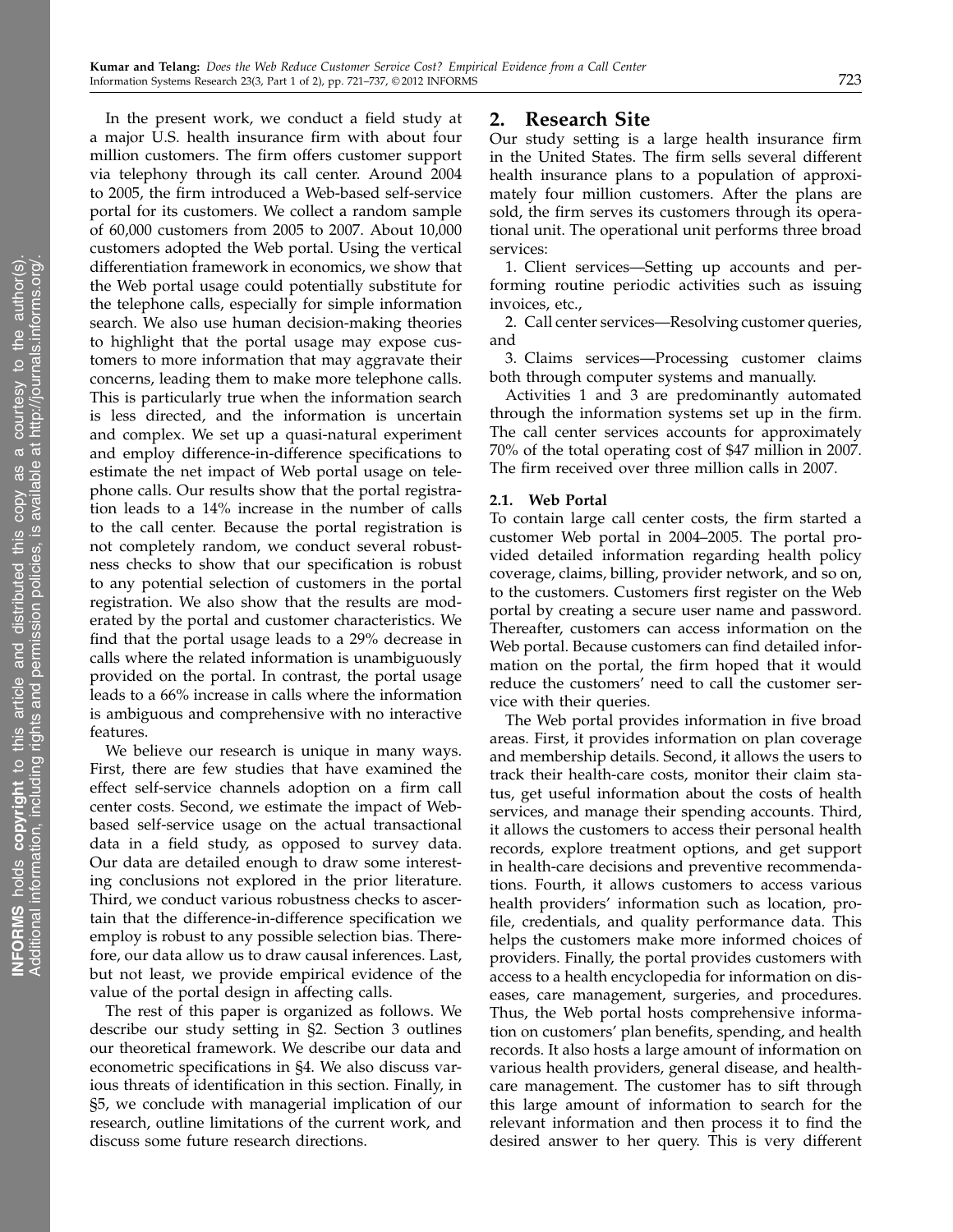from situations where a customer can perform a simple transaction (make an account transfer, pay a bill, etc.) through Web portals by clicking on specific links.

# 3. Theoretical Framework

Customers use available channels of inquiry to resolve queries pertaining to their health and health insurance plans. In our setting, before the Web portal, the telephony was the only choice available to customers for query resolution. After the introduction of the portal, for a given query, the customer has a choice to either search and process this information on the portal or call a CSR for information and resolve her query.

The Web portal can be considered a low-quality and low-cost channel in line with the vertical differentiation models. The cost to access the Web (after choosing to register) is relatively low, but the customer has a lower probability of finding answers to her questions, especially if the questions pertain to information search that is complex, uncertain, and imprecise. In contrast, telephony is a high-quality and high-cost channel. The wait times in a call center are typically large, and the call center is not open 24/7. However, customers can find precise answers to their queries from the CSRs, who have superior expertise and resources. Literature on the vertical product differentiation then provides a roadmap for how the demand for both channels realizes (Gabszewicz and Thisse 1979, Telang et al.  $2004$ ).<sup>1</sup> In the following, we provide a simple model of how the Web portal can affect telephony use. The goal is not a structural model to be estimated but a model that provides insights and testable hypotheses.

As a rational economic agent, the customer will consider the costs and benefits of choosing a particular channel. Let  $V$  be the economic value of query resolution to a customer. The value of query resolution depends on the severity of the health event.<sup>2</sup> The higher the severity, the higher the value of its resolution. Let  $P_c$  and  $P_w$  be the expected probabilities of query resolution through telephone calls and portal visits, respectively. Given that the portal is a lowerquality alternative to telephony, we expect  $P_c > P_w$ . Let  $C_c$  be the cost (monetized disutility) of a telephone call, and let  $C_w$  be the cost of a portal visit. Per our assumption, we expect  $C_c > C_w$ . Thus the expected utility from the telephony is  $U_c = P_c \cdot V - C_c$  and from the Web is  $U_w = P_w \cdot V - C_w$ .

<sup>2</sup> We will elaborate on this in more detail in §4.

Before the Web portal, customers had only the call center to resolve their query. Normalizing the expected utility from doing nothing,  $U_{o}$  to be zero, customers will choose to call if  $U_c > U_0$  or if  $V^{\wedge} \geq$  $(C_c/P_c)$ . Thus  $V^{\wedge}$  is a threshold value of the query below which the customer does not bother to make a call.

After the introduction of the portal, the customer has another channel available for query resolution. As we argued, the Web is a lower-quality and lower-cost alternative. Therefore, for a given  $V$ , the customer has a decision to make: she can choose the telephone, choose the Web portal, or do nothing. Given a clear order for the telephone and the portal, customers will choose the telephone if  $U_c > U_w$  for a given *V*. Thus, the indifference  $V^*$  that separates the phone versus the Web portal use is given by

$$
U_c(V^*) = U_w(V^*)
$$
 or  $V^* = (C_c - C_w)/(P_c - P_w)$ .

Similarly, the customer will choose the portal over doing nothing if  $U_w(V) > U_0$  and  $V < V^*$ . Thus customers choose the portal when  $C_w/P_w < V < V^*$ . We can outline these regions pictorially in Figure 1.

Note that it is immediate that  $V^* > V^*$ . Therefore, after the portal becomes available, the customers use the portal instead of the telephone when  $V^* < V < V^*$ . This is evident from Figure 1. Therefore, if the portal were to be a substitute for the telephone (the amount of substitution depends on how effective the portal is relative to the telephone after controlling for their costs), we would expect a reduction (or at most no change) in phone calls.

In Figure 1, notice the region from  $V$  to  $V^{\wedge}$  where the customers do not use the telephone for query resolution (because of the low value of the query and/or the high cost of telephony). However, the low cost of the portal can facilitate the portal visit for the same query. In other words, the users are willing to use the portal for a query resolution when they chose to do nothing before the portal registration. This is similar to the increase in consumption of online banking services observed by Hitt and Frei (2002). We will show that our data match this aspect quite well. This suggests that the portal provides an opportunity for the users to visit the portal and gather information about their claims, health status, and so on, for even the low- and medium-severity events.

However, this stylized model relies on the fact that the portal is at least a weak substitute. However, in our setting, the Web portal provides large and passive information to its customers. It does not actively provide any tool for a particular query resolution. If the customer searches for unstructured and uncertain information, then the portal may not only fail to resolve the query but may also bring additional information to the customer. There is a large

<sup>&</sup>lt;sup>1</sup> The Web and telephony need not be perfect substitutes. Use of telephony need not completely eliminate the need for use of the Web. For example, the Web may sometimes provide some complementary information. As long as, on average, users perceive telephony to be of higher quality than the Web, our model insights will go through.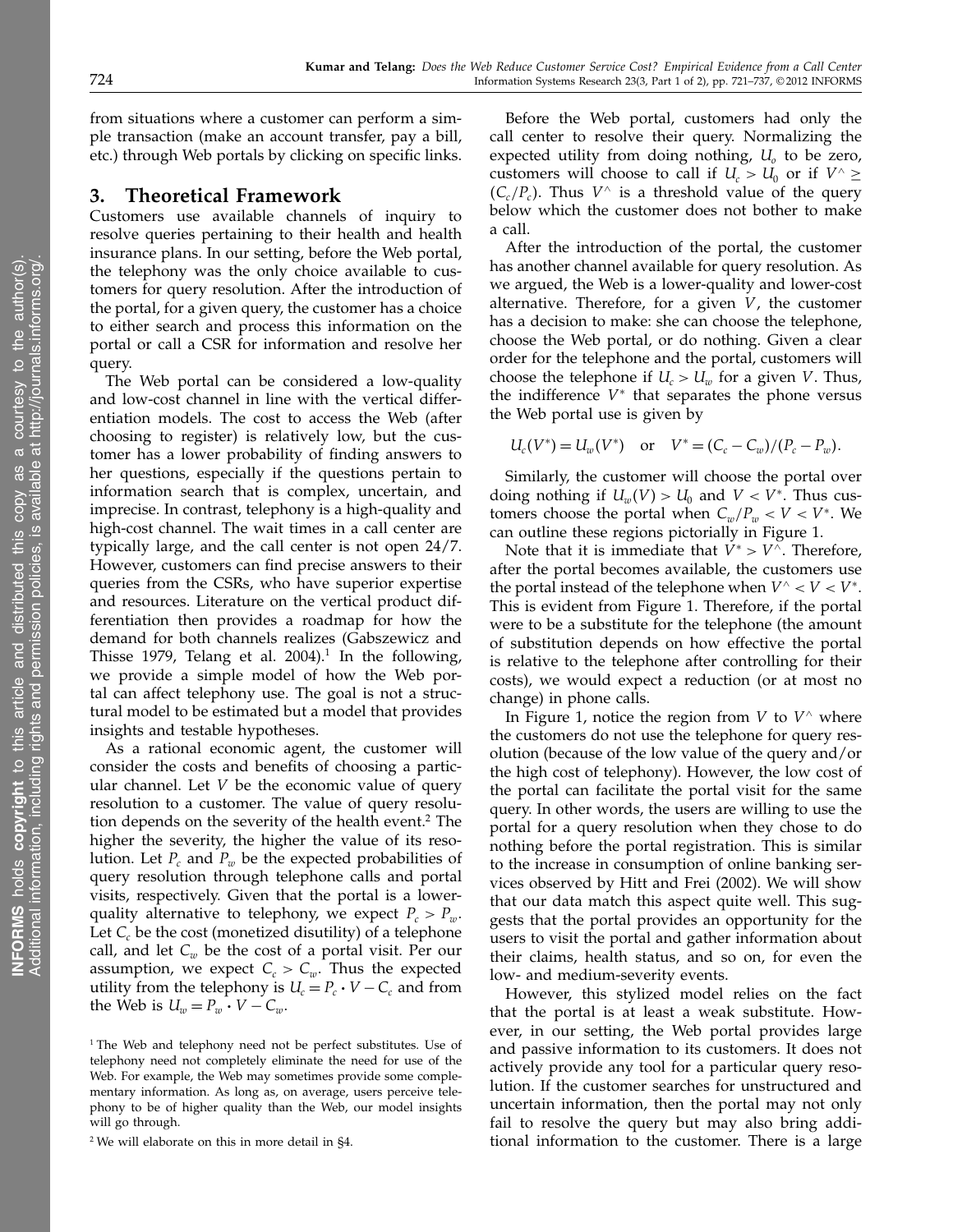Figure 1 Effect of the Portal



amount of literature in human decision making that suggests that the provision of more information (if it creates ambiguity) may lead to more informationseeking behavior (Cox 1967, Murray 1991). Dermer (1973) found in a laboratory experiment that subjects intolerant to ambiguity prefer a greater amount of information and more readily interpretable signals. Similarly, Miller (1972) found in his experimental study that financial investors seek more data when faced with uncertainty. Some industry studies have also highlighted similar phenomenon where visits to a portal can lead to customer frustration and more calls (Yankee Group 2006).

Notice that in Figure 1 the customers are more likely to visit the Web for moderate economic value query resolution, or they may visit the Web with no particular query in mind. This is also different from the telephony channel, where the customers almost always have a specific query to resolve. Put another way, in the absence of the portal, customers would have done nothing in such cases. Recall that the portal contains comprehensive information on product benefits, health spending, health records, and health providers. The customer gets to see all information on a desired topic; some of it is relevant and some irrelevant, depending on the context. It is conceivable that processing this information sometimes raises additional questions (for example, a customer, who has been prescribed a spinal manipulation, finds four different types of spinal manipulations and associated coverage options listed in her health plan benefits on the portal). Because the customer has the alternative telephony channel available in the present setup, she can possibly call the CSRs and mitigate her uncertainty. In our setup, this suggests that a visit to the Web portal may lead to an *aggravation* effect, necessitating a phone call. This is explained in Figure 2.

#### Figure 2 Combined Model for Call Generation with the Portal Usage



Substitution effect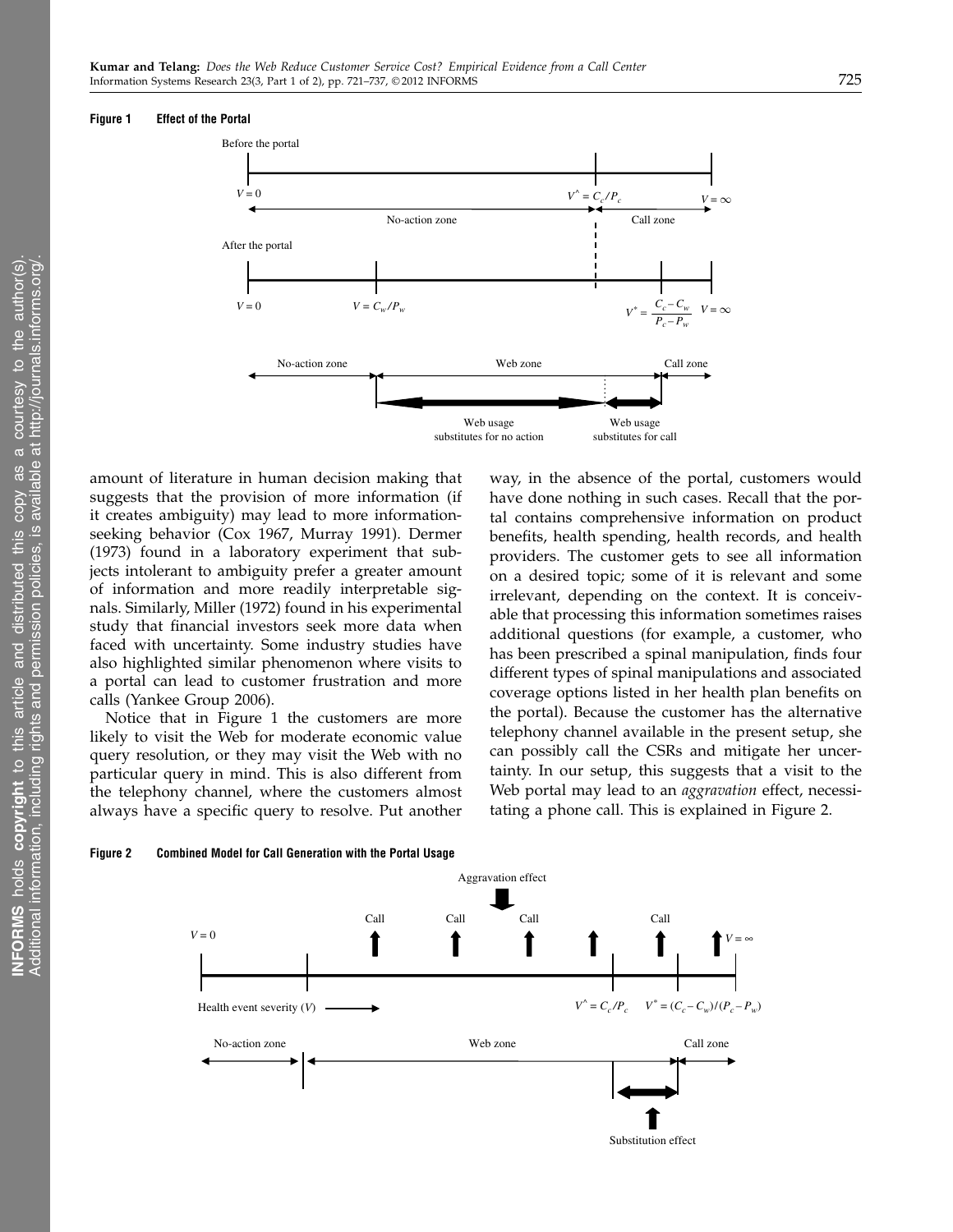Thus the impact of the portal on telephony will depend on the strength of the substitution or the aggravation effect. In the following, we empirically estimate the relationship between the portal and telephone usage, and we highlight when the aggravation effect or the substitution effect is more dominant.

# 4. Data and Econometric Specifications

We collected the telephone usage data, claims data, and the Web portal usage data for the period March 2005 through December 2007 for a random sample of 60,000 customers from the entire customer population of the firm. We also collected some demographic data such as age and gender for these customers. The firm started offering Web portal services to its customers in 2004. After data cleaning, we get a useable sample of 59,280 customers. Of these, 48,631 customers did not register on the Web portal at all, and the remaining 10,649 customers registered on the Web portal up to December 2007 (5,308 customers registered till December 2005, 2,715 customers registered in the year 2006, and the remaining 2,626 customers registered in 2007). Thus our data offer a quasi-natural experiment setting where we can compare the customer calls before and after the portal registration.

We collected call data for each customer in our sample from the automatic call distributor (ACD) of the call center. The firm classifies the customer calls based on the reason for the calls such as claims information, plan/drug/network coverage information, Web-related technical and usage information, membership/ID card-related information, provider information, and so on. Because the portal use itself may prompt calls such as password reset calls, technical queries, Web search-related queries, and so on, it is important to distinguish and exclude such calls. Because the firm classifies each call, we exclude all calls pertaining to issues surrounding Web portal usage (hereafter, calls or telephone calls means that the Web-related calls are excluded).

After listening to over 100 live calls and holding extensive discussions with the CSRs and the call center managers, $3$  we concluded that a health event and associated severity of that health event are major drivers of customer calls. We use three separate measures as a proxy for the health severity. We use the number of claims for a customer to indicate the number of her health events. We use the amount paid (negotiated charges) by the insurance firm to the

#### Figure 3 Trends in Telephone Calls



health provider to capture the intensity of health procedures.<sup>4</sup> We also compute the total dollar amount due from the customer in her claim to indicate customer liability. Note that these three variables put together provide good control for the customer calls in different health situations. We compute these three variables for each customer in each period and use them as control variables in our analysis.

We plot the average quarterly telephone calls for the non-Web-registered customers and the registered customers for 2005, 2006, and 2007 in Figure 3. Figure 3 suggests that (1) the call trend is similar for the Webregistered customers and the non-Web-registered customers in the pre-Web registration period, (2) the calls increase substantially for the Web portal-registered customers during the registration period, and (3) telephone calls stabilize and stay at a higher level for the Web portal-registered customers compared with the non-Web-registered customers after the registration year. The figure also indicates that prior to registration, registered customer calls were a bit higher (for the 2006 cohort) or quite similar (for the 2007 cohort) to the nonregistered customers, but after the Web portal registration, their calls increased significantly.

Although we have data for the customers registered on the Web portal in 2005 and in 2007, for this study, we focus on only those customers who registered in 2006. A simple rationale is, for this cohort, we have 10 months of data before the portal registration (2005, or pre-period) and 10 months of data after the registration (2007, or post-period). For other cohorts (2005 or 2007 registration), we have unbalanced data. Focusing on the 2006 registered cohort allows us to have a clean

<sup>&</sup>lt;sup>3</sup> One of the authors accomplished these during his three-month internship with the firm.

<sup>4</sup> We used negotiated charges that the insurance firm pays to the health provider rather than the billed provider charges (the amount the provider bills to the customer) as a proxy for health event intensity because different quality providers will bill different charges for the same procedure, but the insurance firm will negotiate similar charges from such diverse providers for similar procedures.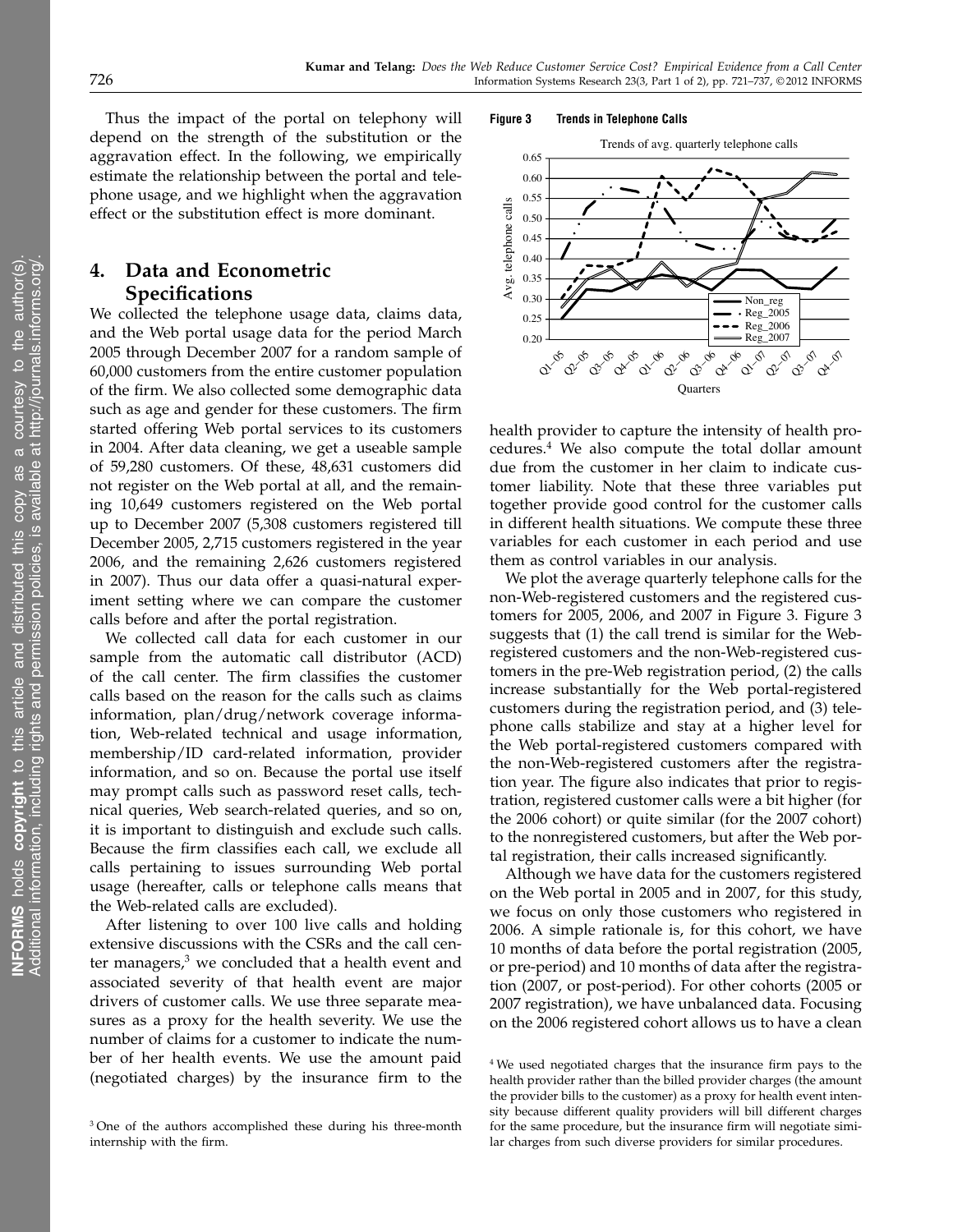#### Table 1 Summary Statistics

|                                                                                                                                                                                |                     |          | 2005                                                                                                            |                        | 2007                                   |
|--------------------------------------------------------------------------------------------------------------------------------------------------------------------------------|---------------------|----------|-----------------------------------------------------------------------------------------------------------------|------------------------|----------------------------------------|
| Variables                                                                                                                                                                      | <b>Observations</b> | Mean     | Std. dev.                                                                                                       | Mean                   | Std. dev.                              |
| Non-Web portal-registered customers                                                                                                                                            |                     |          |                                                                                                                 |                        |                                        |
| No of telephone calls                                                                                                                                                          | 48,631              | 1.10     | 2.02                                                                                                            | 1.13                   | 2.15                                   |
| Customer liability (\$)                                                                                                                                                        | 48,631              | 1,569.65 | 10,797.57                                                                                                       | 1,276.75               | 9,470.65                               |
| Negotiated charges (\$)                                                                                                                                                        | 48,631              | 5,333.64 | 15,765.86                                                                                                       | 6,010.51               | 17,281.91                              |
| Number of claims                                                                                                                                                               | 48,631              | 21.76    | 24.56                                                                                                           | 24.59                  | 27.25                                  |
| Number of Web visits                                                                                                                                                           | 48,631              | 0        | 0                                                                                                               | 0                      | 0                                      |
| Age                                                                                                                                                                            | 48,631              | 56.59    | 17.48                                                                                                           |                        |                                        |
| Proportion of females                                                                                                                                                          | 48,631              | 0.42     | 0.49                                                                                                            |                        |                                        |
| 2006 Web portal-registered customers                                                                                                                                           |                     |          |                                                                                                                 |                        |                                        |
| No of telephone calls                                                                                                                                                          | 2,715               | 1.32     | 2.17                                                                                                            | 1.55                   | 2.48                                   |
| Customer liability (\$)                                                                                                                                                        | 2,715               | 864.95   | 4,807.14                                                                                                        | 991.57                 | 3,738.43                               |
| <i>Negotiated charges</i> (\$)                                                                                                                                                 | 2,715               | 5,220.99 | 12,156.81                                                                                                       | 6,837.23               | 20,108.34                              |
| Number of claims                                                                                                                                                               | 2,715               | 24.96    | 24.99                                                                                                           | 28.51                  | 26.95                                  |
| Number of Web visits                                                                                                                                                           | 2,715               | 0        | 0                                                                                                               | 1.66                   | 6.63                                   |
| Age                                                                                                                                                                            | 2,715               | 48.11    | 12.54                                                                                                           |                        |                                        |
| Proportion of females                                                                                                                                                          | 2,715               | 0.45     | 0.49                                                                                                            |                        |                                        |
| 2006 Web portal-registered customers who used Web portal in 2007                                                                                                               |                     |          |                                                                                                                 |                        |                                        |
| No of telephone calls                                                                                                                                                          | 838                 | 1.29     | 2.11                                                                                                            | 1.99                   | 3.01                                   |
| Customer liability (\$)                                                                                                                                                        | 838                 | 687.46   | 2,795.86                                                                                                        | 1,238.40               | 4,933.09                               |
| Negotiated charges (\$)                                                                                                                                                        | 838                 | 4,812.50 | 10,414.69                                                                                                       | 7,260.25               | 12,733.68                              |
| Number of claims                                                                                                                                                               | 838                 | 24.54    | 23.50                                                                                                           | 30.92                  | 27.59                                  |
| Number of Web visits                                                                                                                                                           | 838                 | 0        | 0                                                                                                               | 5.39                   | 11.06                                  |
| Age                                                                                                                                                                            | 838                 | 47.12    | 11.74                                                                                                           |                        |                                        |
|                                                                                                                                                                                | 838                 | 0.49     | 0.50                                                                                                            |                        |                                        |
| Proportion of females<br>identification as we can control for the same calen-                                                                                                  |                     |          | registered users have the same call intensity. What is                                                          |                        |                                        |
| dar months for the whole sample. Moreover, with this<br>setup, we can drop the 2006 year data altogether to                                                                    |                     |          | needed is that they have the same calling trends. We<br>will discuss the potential threats to identification in |                        |                                        |
| avoid the transient call increase/decrease during the                                                                                                                          |                     |          | more detail in subsequent sections.                                                                             |                        |                                        |
| year of registration for the 2006 cohort. In subsequent                                                                                                                        |                     |          | Because we have a treatment group (portal-regis-                                                                |                        |                                        |
| sections, we show that we get similar results when we                                                                                                                          |                     |          | tered customers) and a control group (nonregistered                                                             |                        |                                        |
| use all registered customers as well. Along with the                                                                                                                           |                     |          | customers), we can employ the difference-in-                                                                    |                        |                                        |
| users who registered for the Web, we also have a con-                                                                                                                          |                     |          | difference specification, widely used in the literature                                                         |                        |                                        |
| trol group of non-Web-registered customers who did                                                                                                                             |                     |          |                                                                                                                 |                        |                                        |
| not register in the entire period.                                                                                                                                             |                     |          | with natural and quasi-natural experimental settings.                                                           |                        |                                        |
|                                                                                                                                                                                |                     |          | The setting is pictorially shown in Figure 4.                                                                   |                        |                                        |
| The summary statistics of all variables discussed                                                                                                                              |                     |          | This is a preferred specification in these settings as                                                          |                        |                                        |
| above for the 2006 Web portal-registered customers                                                                                                                             |                     |          | it weeds out the confounding effects of unobserved                                                              |                        |                                        |
| and non-Web portal-registered customers is given in                                                                                                                            |                     |          | factors from treatment effects (Meyer 1995, Angrist                                                             |                        |                                        |
| Table 1. Not all the Web portal-registered customers                                                                                                                           |                     |          | and Krueger 1999, Kumar and Telang 2010, Danaher                                                                |                        |                                        |
| actually used the portal in 2007. We provide the sum-                                                                                                                          |                     |          |                                                                                                                 |                        |                                        |
| mary statistics for the active portal users separately                                                                                                                         |                     |          | et al. 2010). The specification requires that the control                                                       |                        |                                        |
| from all registered customers in the table.                                                                                                                                    |                     |          | and treatment groups exhibit similar trends before                                                              |                        |                                        |
|                                                                                                                                                                                |                     |          | the treatment. We utilize the fixed effect difference-                                                          |                        |                                        |
| From Table 1, we see a higher increase in calls (1.32)                                                                                                                         |                     |          | in-difference specification (A) to examine how Web                                                              |                        |                                        |
| to 1.55) for the 2006 registered customers compared                                                                                                                            |                     |          |                                                                                                                 |                        |                                        |
| with the non-Web-registered customers (1.10 to 1.13).                                                                                                                          |                     |          |                                                                                                                 |                        |                                        |
| This suggests that customers make more calls after                                                                                                                             |                     |          |                                                                                                                 |                        |                                        |
| Web registration. However, we also see differences                                                                                                                             |                     | Figure 4 | <b>Quasi-Natural Experimental Setup</b>                                                                         |                        |                                        |
|                                                                                                                                                                                |                     |          |                                                                                                                 |                        |                                        |
|                                                                                                                                                                                |                     |          |                                                                                                                 | Pre-portal period 2005 | Post-portal period 2007                |
| in non-Web-registered customers and Web-registered<br>customers before Web registration in their call inten-<br>sity $(1.10$ versus 1.32) and their liability $(1,599)$ versus |                     |          | $2006$ Web-reg.<br>• Calls                                                                                      |                        | $\bullet$ Calls                        |
|                                                                                                                                                                                |                     |          | customers                                                                                                       | • Control variables    | • Control variables                    |
| 864). From Figure 1, it is clear that the call trend for                                                                                                                       |                     |          | (Treatment group)                                                                                               |                        |                                        |
| the 2006 cohort in the pre-period (2005) matches quite<br>well with the nonregistered users. For our identifica-                                                               |                     |          | Non-Web-reg.<br>$\cdot$ Calls<br>customers                                                                      | • Control variables    | $\bullet$ Calls<br>• Control variables |

Figure 4 Quasi-Natural Experimental Setup

|                                                 |                                        | Pre-portal period 2005   Post-portal period 2007 |
|-------------------------------------------------|----------------------------------------|--------------------------------------------------|
| 2006 Web-reg.<br>customers<br>(Treatment group) | $\bullet$ Calls<br>• Control variables | $\bullet$ Calls<br>• Control variables           |
| Non-Web-reg.                                    | $\bullet$ Calls                        | $\bullet$ Calls                                  |
| customers<br>(Control group)                    | • Control variables                    | • Control variables                              |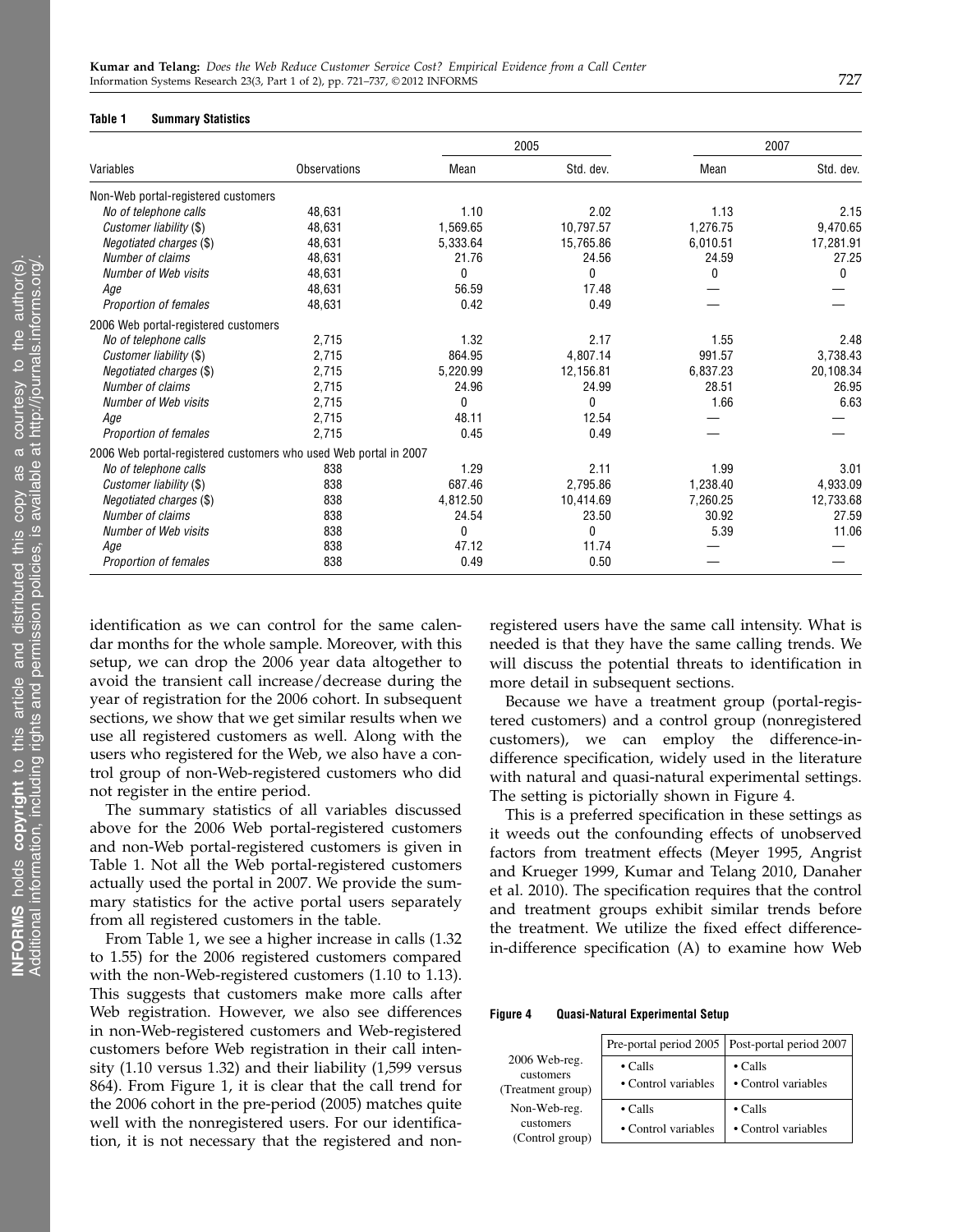portal usage impacts customers' telephone calls. We control for other observable variables that influence telephone calls: the number and severity of health events and the financial liability of the customer:

 $tel_{it} = \beta_i + \beta_1 X_{it} + \beta_2 reg_i + \beta_3 post_t$ +  $\beta_4$ reg. $post_{it} + \varepsilon_{it}$  (Specification (A)),<sup>5</sup>

where  $i$  indexes the customers and  $t$  indexes the period (2005 and 2007),

- $tel_{it}$  = Number of telephone calls by customer *i* in period t,
- $reg_i = 1$  if customer *i* is registered on the Web portal and 0 otherwise,

 $post_t = 1$  for 2007 and 0 otherwise,

- $X_{it}$  = Control variables (number of claims, negotiated provider charges in the claims, and total customer liability in the claims) for customer  $i$ in period t, and
- $\beta_i$  = fixed effect for customer *i*.

The coefficient estimate  $(\beta_4)$  for *reg.post* is of interest. This estimate captures the increase or decrease in the telephone calls for the registered customers relative to the nonregistered customers in the post-period. The fixed effect specification controls for the timeinvariant customers' unobserved factors that may influence telephone calls. We scaled negotiated provider charges values in tens of thousands of dollars and customer liability values in thousands of dollars to make the estimate  $\beta_1$  more readable. We found similar results when taking the logarithm of these two variables. Notice that we use a dummy variable (reg) to indicate the portal registration. It may be tempting to use the number of actual Web portal visits in the post-period, but that measure may likely suffer from reverse causality because sometimes the CSRs encourage the customers to visit the Web after the phone call. The results of specification (A) with robust standard errors are reported in Table 2.

First, note that the coefficient estimates for the control variables have the expected signs. Higher health severity (liability, frequency of claims, etc.) leads to more phone calls. We find a positive and significant estimate for the interaction term (reg.post), indicating that even after controlling for other observable factors, and the unobserved customer fixed effects, customers make more telephone calls after the Web portal registration. The magnitude of the coefficient estimate for reg.post suggests that after the registration, the telephone calls, on average, increase by 0.18,

#### Table 2 Estimates for Specification (A)

| Dependent variable:<br>Telephone calls | Coefficient estimates |
|----------------------------------------|-----------------------|
| post dummy                             | $-0.021*$<br>(0.011)  |
| reg.post dummy                         | $0.180***$<br>(0.005) |
| Customer liability (in \$1,000)        | $0.006***$<br>(0.001) |
| Negotiated charges (in \$10,000)       | $0.021**$<br>(0.012)  |
| Number of claims                       | $0.018***$<br>(0.001) |
| Constant                               | $0.701***$ (0.012)    |
| Ν                                      | 102,692               |
| $R^2$ (adj. $R^2$ )                    | 0.69<br>(0.39)        |

Notes. Standard errors are in parentheses. Bold values indicate main variable of interest.

∗∗∗Statistically significant at the 1% level; ∗∗statistically significant at the 5%; <sup>∗</sup> statistically significant at the 10% level (two-sided test).

which translates into a 14% increase in the telephone calls for the Web-registered customers. This is a significant increase, both statistically and economically. This also indicates that, in our sample, the Web portal seems to have a stronger aggravating effect as opposed to the substitution effect. We will discuss the identification of the aggravation effect in more detail in §4.4. Before that, we provide some robustness checks on our findings.

#### 4.1. Threats to Identification

Given that the Web portal assignment is not random, there are various alternative explanations for our results. In this section, we will rule out these explanations.

An important consideration is why certain users choose to register on the portal. Usually, the CSRs encourage the callers to consider registering on the portal. In that regard, the users who call more often are more likely to know about the portal and hence have a higher probability of registering on the portal. This is consistent with the summary statistics. However, this alone is not a major threat to the identification. As we noted earlier, the difference-in-difference specification simply requires that the trends in calls for the treatment and control groups match before the treatment. Our data seem to satisfy this requirement, as seen in Figure 3. We now formally show that the call patterns of the control and treatment users before the portal registration are similar. We test this assumption by comparing the trends in telephone calls for the treatment and control groups over multiple pretreatment periods (Meyer 1995). We run specification (A) for the treatment and control groups in two pretreatment periods, March–July 2005 and August–December 2005. A significant coefficient estimate for the variable reg.post in such a specification would indicate a differential trend in calls for the treatment and control groups. The results are reported in column A of Table 3. We find an insignificant coefficient estimate for the variable reg.post, which indicates

<sup>&</sup>lt;sup>5</sup> We can also deploy a Poisson regression method given the count data. The results are unchanged. Because we plan to deploy a twostage least squares method in the appendix, we present the results with the ordinary least squares (OLS) specification.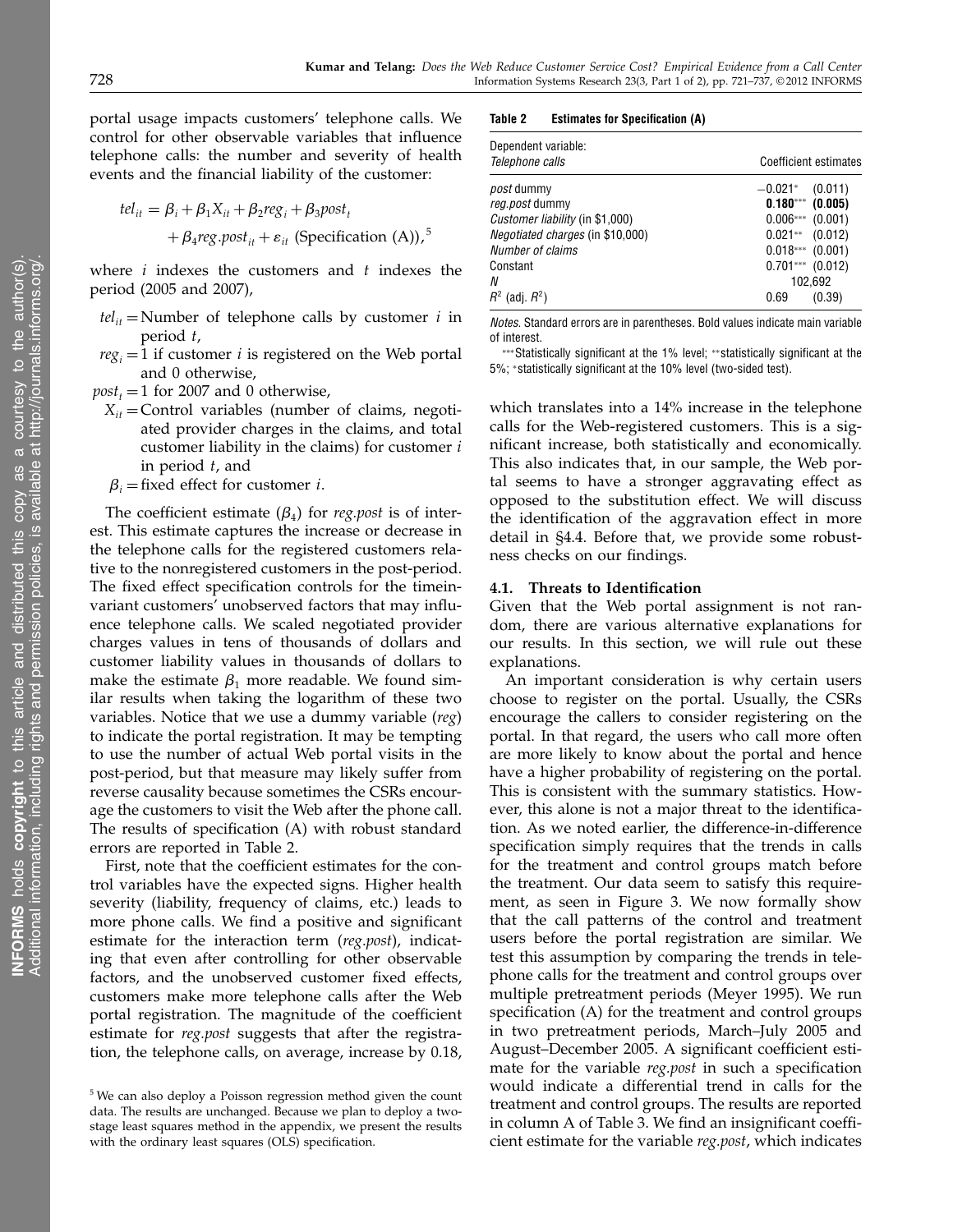Table 3 Estimates for Trends of Calls in Preregistration Period

| Dependent variable:<br>Telephone calls | А<br>2006 reg.<br>customers as<br>treatment group |                    | R<br>2007 reg.<br>customers as<br>treatment group |                    |
|----------------------------------------|---------------------------------------------------|--------------------|---------------------------------------------------|--------------------|
| reg.post dummy                         | 0.010                                             | (0.031)            | $-0.022$                                          | (0.053)            |
| Customer liability (in \$1,000)        | $-0.004$                                          | (0.004)            | 0.003                                             | (0.004)            |
| Negotiated charges (in \$10,000)       | 0.007                                             | (0.023)            | 0.009                                             | (0.022)            |
| Number of claims                       | $0.015***$                                        | (0.001)            | $0.018***$                                        | (0.001)            |
| Constant                               | $0.514***$                                        | (0.117)            | $0.417***$                                        | (0.193)            |
| N<br>$R^2$ (adj. $R^2$ )               | 0.452                                             | 102,696<br>(0.343) | 0.608                                             | 102,518<br>(0.361) |

Notes. Standard errors are in parentheses. Bold values indicate main variable of interest.

∗∗∗Statistically significant at the 1% level; ∗∗statistically significant at the 5%; <sup>∗</sup> statistically significant at the 10% level (two-sided test).

that the treatment and control users had similar call trends in the pre-period.

We also ran the same test but with the 2007 Webregistered customers as the treatment group and the non-Web-registered customers as the control group in pretreatment periods, 2005 and 2006 (March– December 2006). Note that in these periods, the 2007 Web-registered customers did not have access to the portal. The results for the specification are reported in column B of Table 3. We again find an insignificant estimate for the variable reg.post. In all, the results in Table 3 indicate the call trends for the Web-registered customers and the non-Web-registered customers in our sample are similar in the pre-Web registration period.

A bigger threat to the identification is that a particular health event (say, sudden illness) may increase a customer's desire to find more information and drive her to register on the Web and also make more phone calls leading to a positive estimate for  $\beta_4$ . However, we have detailed information on the health events for a customer. We also include a higher-order polynomial form (squared and cubed) for the health event controls (number of claims, provider charges, and customer liability) in the regression to account for possible nonlinear effects of the health severity on the customer calling behavior. Our estimates remain unchanged. Usually, a sudden change in the health event would lead to an unusual increase in the calling propensity even before the portal registration. We do not find any such evidence in our data. In the next section, we will provide more evidence that the unobserved health events cannot explain an increase in the calls. We will show that the increase in the calls occur disproportionately in the mediumseverity health events. This is consistent with our theory that the low cost of accessing the portal provides an opportunity for a customer to visit the portal even for the low- and medium-severity events. If the portal causes aggravation, we should see a higher increase in this region. However, if the unobserved health events were causing the call increase, we should not see a disproportionate increase in the medium-severity health events.

We can further allay the selection concerns by running specification (A) with the treatment group as the registered customers who actually used the portal and the control group as the registered customers who did not visit the portal. This is similar to the Campbell and Frei (2010) paper where they distinguish between active and passive users. The passive users here are the ones who register for the Web portal but do not use it. Thus the customers in both treatment and control groups are registered on the Web portal. The results are given in column A of Table 4. We find a positive and significant coefficient estimate for variable wb.post. This indicates that the customers who actually used the portal made more phone calls relative to the customers who merely registered on the portal.

We also considered the actual Web users as the treatment group and the non-Web-registered customers as the control group. The results are reported in column B of Table 4. It is evident that we get similar sign and significance but a higher magnitude for the coefficient estimate.

Note that we dropped customers other than the 2006 Web-registered customers from our total sample of Web-registered customers in our analysis so far. We took several different samples from the Webregistered customers from the 2005 and 2007 cohort and used them as the treatment group. We find qualitatively similar results indicating that the increase in calls as a result of Web registration is not restricted to the 2006 cohort alone.

## Table 4 Estimates for Actual Web Portal Usage

| А                    | R                    |
|----------------------|----------------------|
| Web users            | Web users            |
| vs. registered       | vs. registered       |
| non-Web users        | non-Web users        |
| (0.062)<br>$-0.041$  | $-0.021*$<br>(0.011) |
| $0.454***$ (0.112)   | $0.594***$ (0.081)   |
| $0.021**$<br>(0.012) | $0.006***(0.001)$    |
| (0.036)<br>$-0.032$  | $0.021**$<br>(0.012) |
| $0.028***$ (0.002)   | $0.018***$ (0.001)   |
| $0.628***$ (0.062)   | $0.701***$ (0.015)   |
| 5,430                | 98,338               |
| 0.701<br>(0.395)     | 0.692<br>(0.398)     |
|                      |                      |

Notes. Standard errors are in parentheses. Bold values indicate main variable of interest.

∗∗∗Statistically significant at the 1% level; ∗∗statistically significant at the 5%; <sup>∗</sup> statistically significant at the 10% level (two-sided test).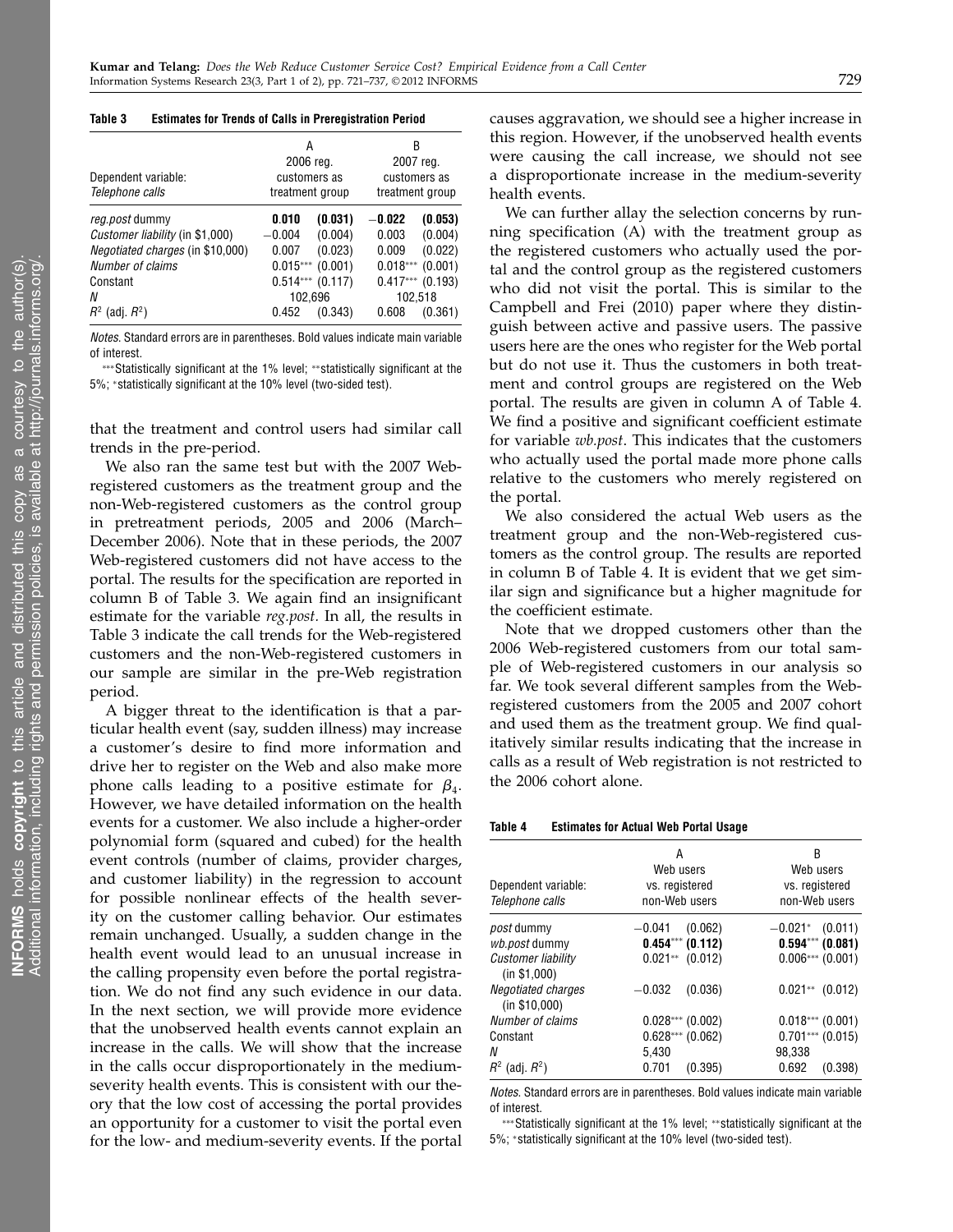We also use the propensity score method to match the Web portal-registered users with the control users (Rosenbaum and Rubin 1983). We calculate the propensity score using the observables (health event controls as well as age and gender). We then use a variety of matching algorithms (one-to-one matching, one-to-many matching) to estimate the effect of the treatment (the portal registration) on the telephone calls. The results are similar to what we find in the main specification  $(A)$ .<sup>6</sup>

#### 4.2. Instrumental Variable Specifications

Although all robustness specifications suggest our results are robust, we now use an instrumental variable specification to rule out an outside possibility of an omitted variable contaminating our estimate. We need an instrumental variable (IV) that provides an exogenous source of variation for our endogenous variable (portal registration). Such an IV should be uncorrelated to the structural error— $\varepsilon$  (or change in calls) in the specification (A) but be correlated to the endogenous Web portal registration variable. We use the age of the users as an instrument. Intuitively, we expect that the younger users are more likely to register for the portal. However, one may worry that age is correlated with the number of calls (for example, the older users are more likely to call). We propose a first-difference form of regression specification to overcome this problem (see specification (B) in the appendix). In specification (B), our outcome variable is not the number of calls but the difference in the number of calls between the two periods. We do not expect that age drives the change in calls over such a short time period. We use a falsification test to show that age is not related to the change in calls (see Angrist and Krueger 1991 for similar exogeneity tests for the instruments). For the 2007 registered cohort, we have the call data for 2005 and 2006. We use the difference in calls and regress it with age and other control variables. We find insignificant estimates for the age coefficient (see Table A.1 in the appendix). We also use the nonregistered customers and use the one-year and two-year differences (2005 to 2006 and 2005 to 2007) in phone calls and regress it with age and other control variables. We again find that age is uncorrelated with the change in calls.

We provide more details on our instrument and results with the instrumental variable analysis in the appendix. In short, we find that even with the instrumental variable, our results remain robust and that the Web portal registration leads to more phone calls.

## 4.3. Distribution of Telephony and Web Portal Use

So far, we have used the aggregated data (pre- and post-period) to show that Web portal registration and usage leads to more phone calls. However, during this time period, consumers experience different health events, and some are more severe than others. Data aggregation precludes us from exploring these in more detail. We now disaggregate our data in a more granular time dimension. In particular, we show that we can identify the aggravation effect of the Web portal use established in §3. Note from Figure 1 that once the customers register on the portal, they are likely to use the portal for the medium-severity events. Absent the portal, they are not likely to call for medium-severity events because of the higher associated costs of the telephony. Therefore, if the Web causes the aggravation effect, our model predicts that we should see an increase in the calls related to medium-severity health events.

To test this prediction, we used the same treatment group of 2,715 customers who registered on the Web portal in the year 2006. We included in the control group, a random sample of 3,000 customers from the total of 48,631 non-Web portal-registered customers. We divided the entire 2005 and 2007 periods for each of these selected customers into 15-day intervals to signify their individual health events (we found similar results by taking 30-day health events). For each of these windows, we compute the total customer liability.<sup>7</sup> To keep the analysis more intuitive, we classify these 15-day windows into three separate health severity categories: (i) low severity if the aggregated customer liability for a window is less than \$50, (ii) medium severity for liability between \$50 and \$150, and (iii) high severity for liability more than \$150. (These health event categories were created for highly skewed distribution of health severity variables in our sample. However, we get similar results with different numerical categorization of the health events.) The summary statistics of health severity variables, number of telephone calls, and number of Web visits for these 15-day windows are given in Table 5.

We now formally explore how the Web portal and telephony usage vary with health severity. Per our theoretical model, we expect that, because of the high cost of telephony use, users are likely to make phone calls mostly during the high-severity event. In short, we expect fewer phone calls during the medium-severity event and especially during the low-severity event.

<sup>&</sup>lt;sup>6</sup> The results are available upon request from the authors. The estimate for the average treatment effect is about 0.21, which is similar to the OLS estimate of 0.18.

<sup>&</sup>lt;sup>7</sup> We can perform the analysis by including provider-negotiated charges or by taking a combination of provider-negotiated charges and customer liability. We focus on the customer liability as our results suggest that it is a significant predictor of calls.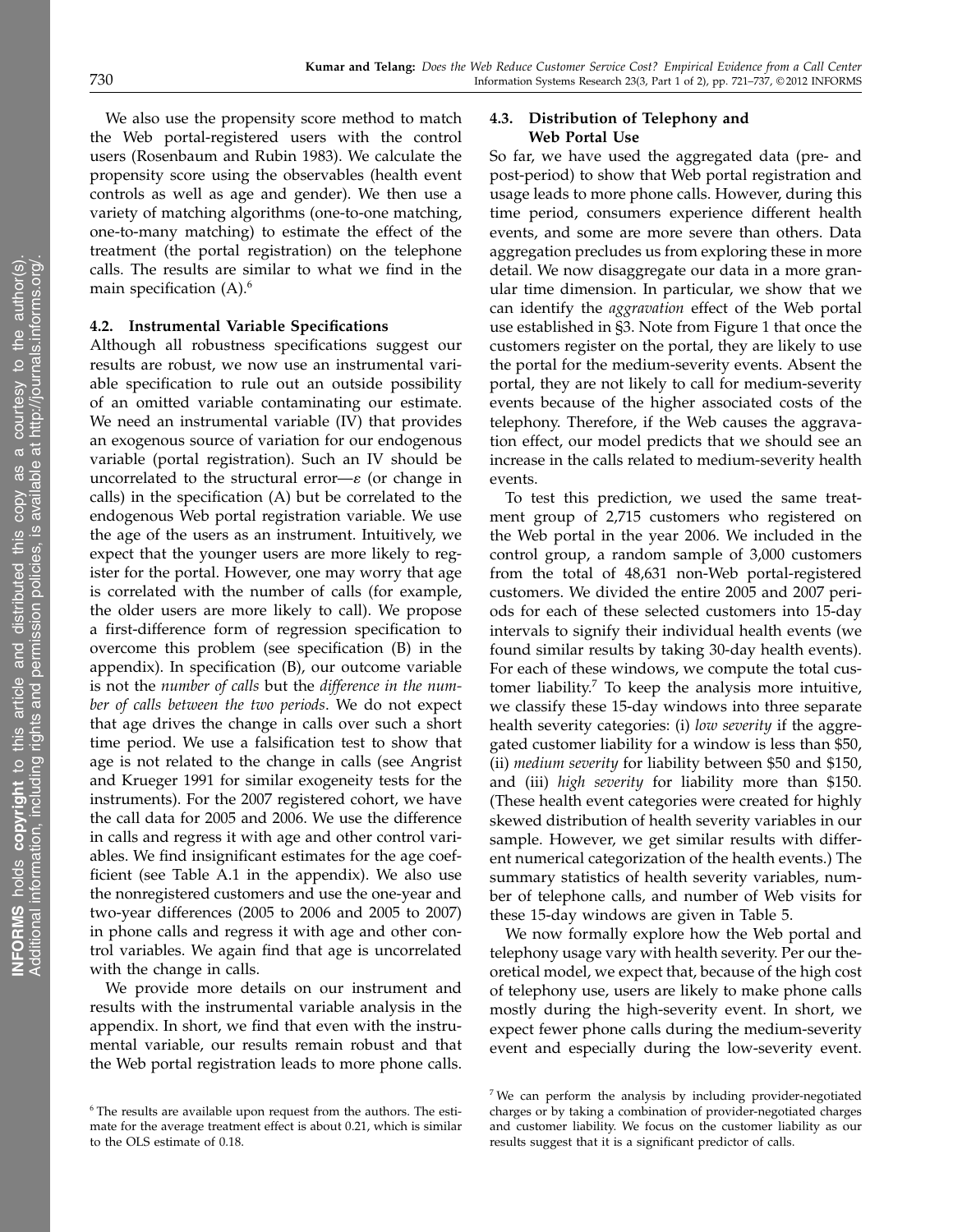|                               | 2005                         |       | 2007         |       |  |
|-------------------------------|------------------------------|-------|--------------|-------|--|
| Variable                      | Observations                 | Mean  | Observations | Mean  |  |
|                               | Non-Web-registered customers |       |              |       |  |
| Low liability health event    |                              |       |              |       |  |
| Telephony use                 | 14,605                       | 0.052 | 17,582       | 0.044 |  |
| Web usage                     | 14,605                       | 0     | 17,582       | 0     |  |
| Medium liability health event |                              |       |              |       |  |
| Telephony use                 | 8,415                        | 0.069 | 9,348        | 0.052 |  |
| Web usage                     | 8,415                        | 0     | 9,348        | 0     |  |
| High liability health event   |                              |       |              |       |  |
| Telephony use                 | 9,544                        | 0.076 | 11,361       | 0.069 |  |
| Web usage                     | 9,544                        | 0     | 11,361       | 0     |  |
|                               | Web registered customers     |       |              |       |  |
| Low liability health event    |                              |       |              |       |  |
| Telephony use                 | 13,914                       | 0.048 | 14,214       | 0.047 |  |
| Web usage                     | 13,914                       | 0     | 14,214       | 0.043 |  |
| Medium liability health event |                              |       |              |       |  |
| Telephony use                 | 8,934                        | 0.066 | 9,835        | 0.063 |  |
| Web usage                     | 8,934                        | 0     | 9,835        | 0.061 |  |
| High liability health event   |                              |       |              |       |  |
| Telephony use                 | 9,222                        | 0.103 | 12,026       | 0.092 |  |
| Web usage                     | 9,222                        | 0     | 12,026       | 0.076 |  |

Table 5 Summary Statistics for Different Severity Health Events

To test this, we use 2005 data for Web-registered customers (pre-Web portal registration) and estimate the following fixed effect logit specification:

$$
P(tel)_{it} = \beta_i + \beta_1.M_{it} + \beta_2.H_{it} + \varepsilon_{it} \quad \text{(Specification (C))},
$$

where

- $tel_{it} = 1$  if customer *i* uses the telephone in window *t* and 0 otherwise,
- $M_{it} = 1$  if the health event is of medium-severity during window t and 0 otherwise,
- $H_{it} = 1$  if the health event is of high-severity during window t and 0 otherwise, and
- $\beta_i$  = Group fixed effect for customer *i*.

Similarly, we expect that because of the relatively low cost of the portal, the users are likely to use the portal even for the medium (and possibly low) severity event. Thus, whereas the telephone is used for the high-severity events, portals are used for the medium- and low-severity health events. In other words, we should see a change in the distribution of usage when portals are used as opposed to when the telephone is being used. To test this, we use 2007 data for Web-registered customers (postregistration) to estimate similar specification as in (C) but for the Web portal use:

 $P(wb)_{it} = \beta_i + \beta_1.M_{it} + \beta_2.H_{it} + \varepsilon_{it}$  (Specification (D)),

where  $i$  specifies the customer and  $t$  specifies the window;  $wb_{it} = 1$  if customer *i* uses the Web in window *t* and 0 otherwise.

Table 6 Estimates for Specifications (C) and (D)

|                                              | (C) Preregistration<br>telephony usage | (D) Postregistration<br>Web usage |
|----------------------------------------------|----------------------------------------|-----------------------------------|
| Medium liability health<br>event $(\beta_1)$ | 0.038<br>(0.076)                       | $0.214***$ (0.101)                |
| High liability health<br>event $(\beta_2)$   | $0.358***$ (0.084)                     | $0.626***$ (0.136)                |
| <b>Observations</b>                          | 32,070                                 | 36,075                            |

Note. Cluster-corrected standard errors are in parentheses.

∗∗∗Statistically significant at the 1% level; ∗∗statistically significant at the 5%; <sup>∗</sup> statistically significant at the 10% level (two-sided test).

The results of specifications (C) and (D) are given in Table 6. We have used a cluster robust variance matrix estimator for the standard errors to account for correlation and heteroskedasticity of the error terms because of multiple health events for the same customer.<sup>8</sup> Notice that the low liability event is the baseline here.

For telephony usage, the coefficient estimate for the high-severity health events is significant, but the coefficient for the medium-severity health events is insignificant. This suggests that in the pre-Web registration period, customers are not very likely to use telephony for the medium-severity events. However, for the Web, the coefficient estimate for the mediumand high-severity health events are positive and significant. Even the magnitude of the medium event dummy estimate is large compared with the telephony use estimate. Thus users are more likely to use the Web even for the medium-severity event than telephony. In summary, our preliminary analysis shows that consistent with our theoretical model, users use the telephone for the high-severity events but are willing to use the Web portal for the medium-severity events as well. This indicates the potential low access cost of the Web portal.

#### 4.4. Web Portal and the Aggravation Effect

If the Web portal usage actually aggravates customer concerns, leading her to use the telephone more, we should see a higher increase in the calls in the medium-severity health events for the Web portal-registered customers. Because users do nothing in cases of low-severity health events, the Web is unlikely to lead to the aggravation. Similarly, because the users are anyway likely to use the telephony for high-severity events, the Web is not likely to cause significant aggravation there as well. $9$  However, customers use the Web portal significantly during the

<sup>8</sup> We also included lagged dummy variables for similar mediumand high-severity health events in preceding windows in our specifications to allow for lower probability of calls in repeated health events for a customer such as dialysis, chemotherapy, etc., and find qualitatively similar results.

<sup>9</sup> At least it is not readily identified.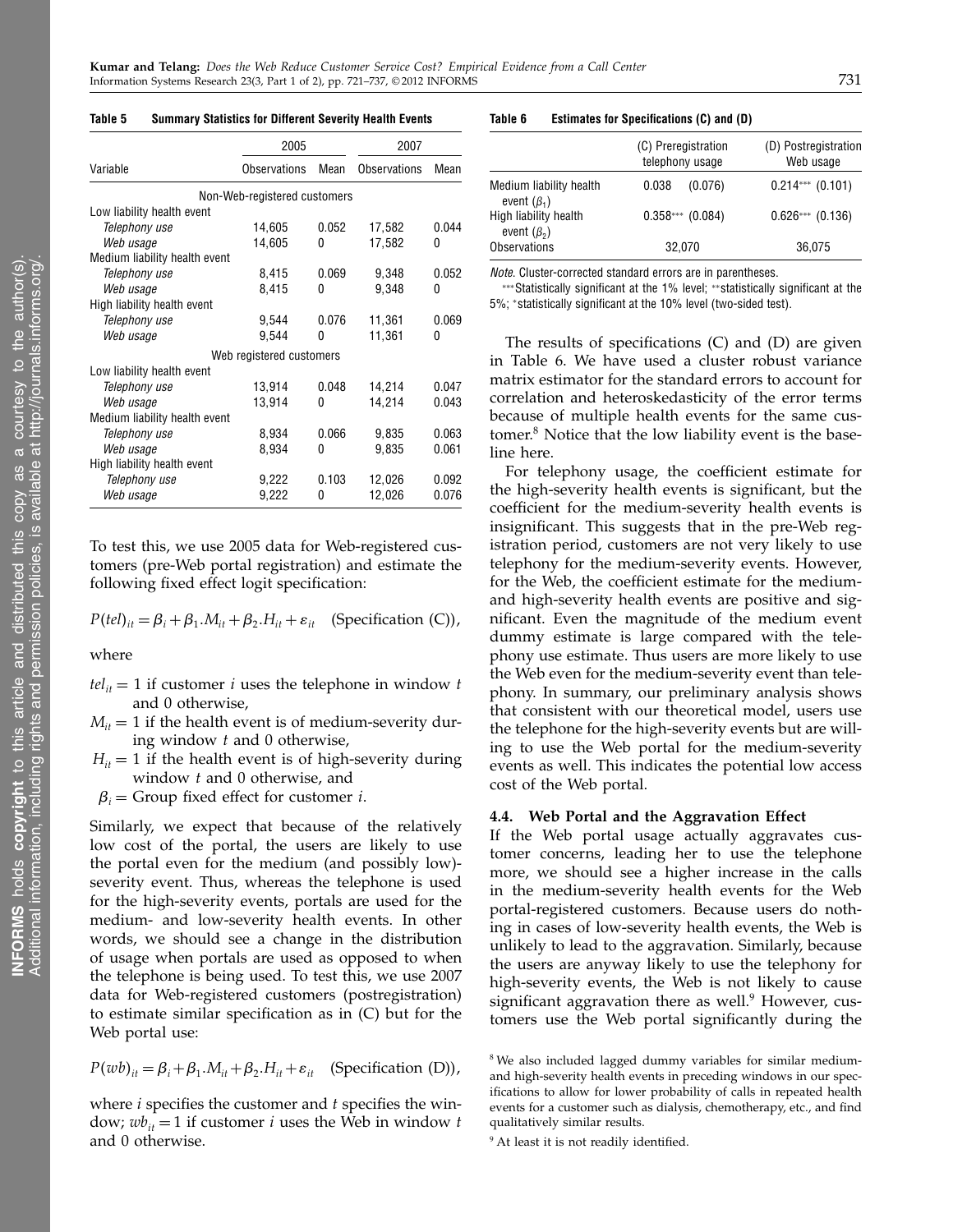medium-severity events even though few telephone calls occur in this window before the Web portal use. Thus, if the portal causes aggravation, then the medium-severity health events provide an opportunity for the identification of the aggravation effect.

We test this intuition by estimating the change in telephone calls across these three health events for users who registered on the portal versus those who did not. We expect that users who registered on the portal are more likely to increase their telephone usage in the medium-severity events. We again use a difference-in-difference design with probability of a telephone call as our dependent variable:

$$
P(tel)_{it} = \beta_i + \beta_1 \cdot post_{it} + \beta_2 \cdot reg_{it} + \beta_3 \cdot reg \cdot post_{it} + \varepsilon_{it},
$$
  
(Specification (E))

where

 $tel_{it} = 1$  if customer *i* uses the telephone in window *t* and 0 otherwise,

 $post_t = 1$  for 2007 and 0 otherwise, and

 $reg_i = 1$  if customer *i* is Web portal registered and 0 otherwise.

The reg.post dummy in the specification (E) indicates a net increase in the probability of calls because of the Web registration. We run the specification (E) separately for the high-, medium-, and low-severity health events. The estimation results with cluster correction at the customer level are summarized in the Table 7.

Note that the reg.post dummy is significant (economically and statistically) only in the mediumseverity health events. Thus, consistent with our model of the aggravation effect, we find that the availability of the Web portal encourages users to visit the portals for the medium-severity events (see specification (D)). However, visits to the portals cause consumers to seek more information by contacting the call centers (absent the Web portal, they would not have made as many phone calls for these events), leading to an increase in phone calls during the medium-severity health event.

Table 7 Differential Impact of Web Treatment on Low-, Medium-, and High-Severity Health Events

| Dependent variable:          | Coefficient estimates                  |                                           |                                         |  |  |
|------------------------------|----------------------------------------|-------------------------------------------|-----------------------------------------|--|--|
| Probability of<br>phone call | Low-severity<br>health event           | Medium-severity<br>health event           | High-severity<br>health event           |  |  |
| post dummy<br>reg.post dummy | $-0.144**$ (0.068)<br>(0.100)<br>0.142 | $-0.381***$ (0.088)<br>$0.323***$ (0.122) | $-0.237***$ (0.074)<br>0.127<br>(0.102) |  |  |
| N                            | 43.668                                 | 36.532                                    | 42.153                                  |  |  |

Note. Cluster-corrected standard errors are in parentheses.

∗∗∗Statistically significant at the 1% level; ∗∗statistically significant at the 5%; <sup>∗</sup> statistically significant at the 10% level (two-sided test).

## 4.5. Types of Calls Affected by the Portals and Implications for the Portal Design

As noted earlier, the Web portal in general provides a vast amount of passive information with insufficient interactive tools. This may cause customer uncertainty, leading them to use the telephone. We now analyze the effect of Web portal design on telephone calls by examining two extreme categories of calls.

The first category of calls (requesting an insurance card, downloading insurance forms, and searching for health-care providers) pertains to events for which the Web portal provides simple tools to easily retrieve the relevant information unambiguously. The firm's Web portal provides three such functionalities: (1) customers can click a button on the portal that automatically sends an ID card request to the firm whose status can be readily tracked; (2) customers can fill in their zip code and the type (specialty) of health care required, and the Web portal provides details of all the participating health-care providers in the vicinity along with their quality scores; and (3) customers can easily download all insurance forms (organized in alphabetical order). We expect that the consumer can readily find this information and perform simple transactions with minimal effort. Therefore, we expect that the Web portal should substitute for these types of calls.

For the second category of calls (product- and claims-related information), the related information on the portal is provided in a comprehensive fashion with little interactive tools. We identify two such areas on the portal: (i) the product-related information is given in a 70- to 80-page product benefit booklet with little interactive search tools or features, and (ii) the claims related information on the portal includes customers' medical and pharmacy claims, health spending, and a comprehensive booklet on health-care procedures. In both of these categories, a customer has to sift through voluminous documents to search for the relevant information. Based on listening to hundreds of live calls, examples of some such calls are

• "My doctor has prescribed \_\_ but I see four different types of coverage on my benefits pages on Web. I cannot locate or understand my coverage on my benefit page on Web. Please tell me whether it is covered under my plan?"

• "I thought my plan allowed for \_\_ specialist visits, but I see three different conditions for it on my benefits page \_\_ please clarify."

• "I need \_\_ procedure for my treatment. I am confused about the cost of this procedure as appearing in health care/procedure cost page on portal."

• "What is my generic drug coinsurance rate/ co-pay?"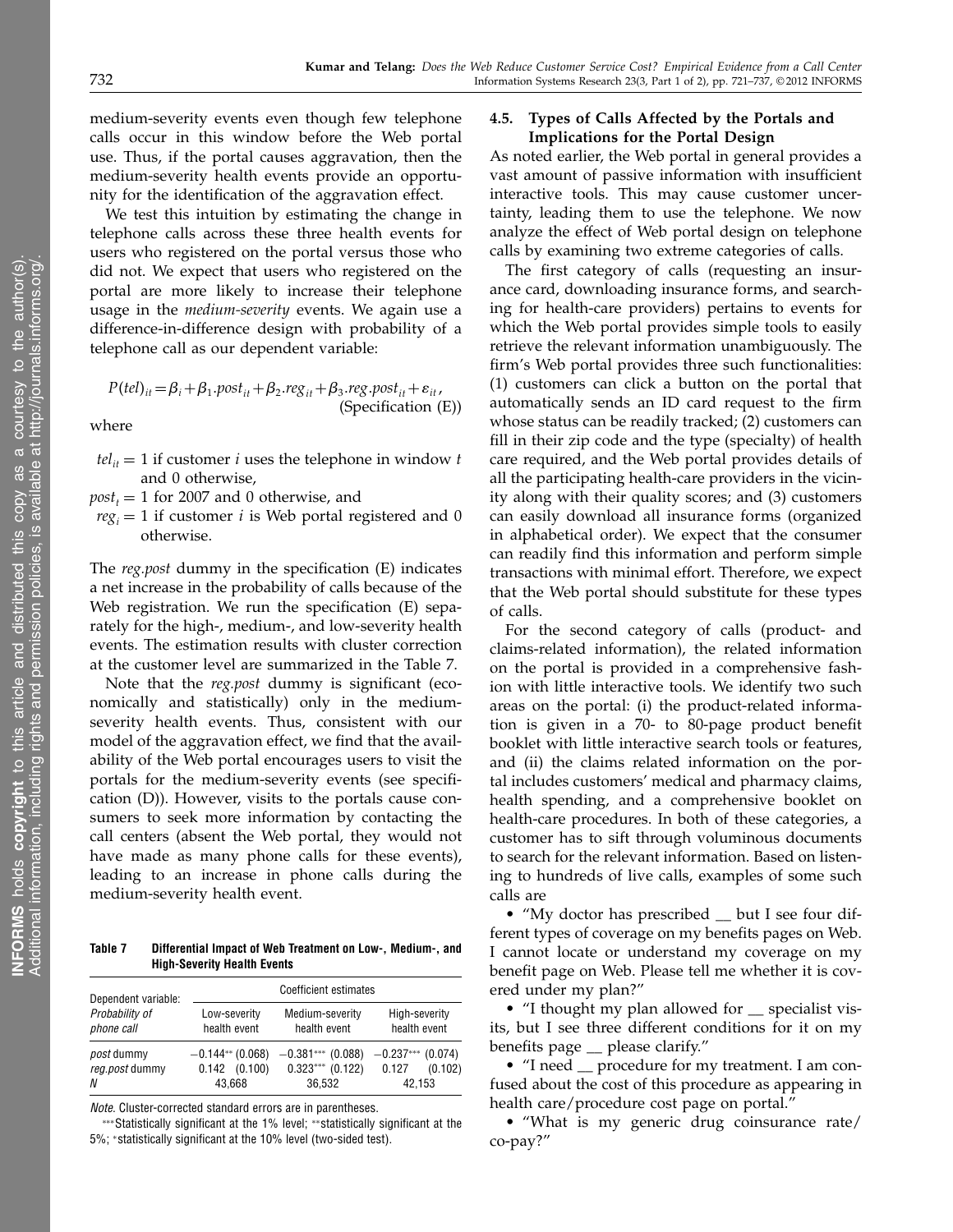Table 8 Summary Statistics for Specific Categories of Calls

|                                                            |              |       | 2005      |       | 2007      |
|------------------------------------------------------------|--------------|-------|-----------|-------|-----------|
| Telephone calls                                            | Observations | Mean  | Std. dev. | Mean  | Std. dev. |
| 2006 reg. customers                                        |              |       |           |       |           |
| Product benefits and claims<br>related calls               | 2.715        | 0.373 | 0.989     | 0.811 | 1.627     |
| Provider participation, ID<br>card and form related calls  | 2.715        | 0.055 | 0.263     | 0.029 | 0.194     |
| NonWeb registered customers                                |              |       |           |       |           |
| Product benefits and claims<br>related calls               | 48.631       | 0.239 | 0.842     | 0.427 | 1 297     |
| Provider participation, ID<br>card, and form-related calls | 48.631       | 0.041 | 0.232     | 0.034 | 0 198     |

We expect that the product- and claims-related calls should increase with the portal usage.

We test this intuition with our data. The mean values for these categories of calls for the 2006 Web-registered and non-Web-registered customers are given in Table 8. We see a reduction in the mean value for the first category of calls from 2005 to 2007 for both Web-registered and non-Web-registered groups, but this reduction is much higher for the Web-registered group. We also see an increase in the second category of calls from 2005 to 2007 for both groups, but the increase is much higher in the Webregistered customers. These trends support our intuition, but we now test it more rigorously via the regression specification (A).

We estimate specification (A) with the 2006 Webregistered customers as the treatment group and the non-Web-registered customers as the control group. The only difference is we now use the two call categories, as discussed above, as the dependent variable. The results are given in Table 9.

We find a negative and significant coefficient estimate for the reg.post dummy for the first category of calls and a positive and significant coefficient for the second category of calls. The coefficient estimate value

Table 9 Impact of Web Portal Use on Type of Calls

| Dependent variable:<br>Telephone calls     | Calls for unambiguous<br>information | Calls for ambiguous<br>information |
|--------------------------------------------|--------------------------------------|------------------------------------|
| <i>post</i> dummy                          | $-0.011***$ (0.000)                  | $0.173***$ (0.006)                 |
| reg.post dummy                             | $-0.016^{\ast\ast}$<br>(0.011)       | $0.246***$ (0.032)                 |
| Customer liability<br>(in \$1,000)         | 0.000<br>(0.000)                     | $-0.007$<br>(0.016)                |
| <b>Negotiated charges</b><br>(in \$10,000) | $-0.002$<br>(0.001)                  | 0.008<br>(0.012)                   |
| Number of claims                           | $0.000***(0.000)$                    | $0.007***$ (0.001)                 |
| Constant                                   | $0.036***(0.001)$                    | $0.104***$ (0.072)                 |
| N                                          | 102,692                              | 102,692                            |
| $R^2$ (adj. $R^2$ )                        | (0.19)<br>0.50                       | (0.25)<br>0.63                     |

Note. Bold values indicate main variable of interest.

∗∗∗Statistically significant at the 1% level; ∗∗statistically significant at the 5%; <sup>∗</sup> statistically significant at the 10% level (two-sided test).

−0.016 for the first category of calls signifies a 29% decrease in such calls because of the Web registration. Likewise, an estimated value of 0.246 for the second category of calls signifies a 66% increase in such calls because of the Web registration. These results clearly indicate that the Web portal is useful in reducing calls where it provides tools to customers to readily retrieve relevant information unambiguously. But at the same time, it leads to a substantial increase in the number of calls if the information is ambiguous and comprehensive without adequate interactive/search tools.

#### 4.6. Additional Robustness Checks

If Web portal usage actually causes telephone calls, such calls should happen within a reasonable period immediately after the Web portal usage. We now show evidence of this. We ran three separate specifications (A) with the dependent variables as (1) total calls minus the calls made within three days of the portal visit, (2) calls of category 1 (where related information is clear on the Web) minus the calls in this category made within three days of the portal visit, and (3) calls of category 2 (where related information is ambiguous on Web) minus the calls of this category made within three days of the portal visit. If the Web causes aggravation, then the calls are made in the short time period following the portal visit. Therefore, once these are removed, the estimates for the call increase would be insignificant for the total number of calls and category 2 calls. Because, the Web helps in resolving the category 1 calls, the result of a decrease in the calls because of the portal usage for this category should remain unchanged. The estimated coefficients are given in Table 10 (we estimate specification (A) after eliminating calls three days after the portal visit).

Note that in the first row of Table 10, we provide the corresponding coefficient estimates with total number of calls for quick comparison (for brevity, we suppress the estimate of all other control variables and health severity variables). Note that the coefficient estimates for the reg.post dummy are as per our

Table 10 Estimates with Calls Made Immediately After the Web Visit Was Removed

| Coefficient<br>estimate for                             | Total number |                    | Calls for<br>ambiguous |             | Calls for<br>unambiguous              |  |
|---------------------------------------------------------|--------------|--------------------|------------------------|-------------|---------------------------------------|--|
| reg.post dummy                                          |              | of calls           |                        | information | information                           |  |
| All calls                                               |              | $0.180***$ (0.051) |                        |             | $0.246***$ (0.032) $-0.016**$ (0.015) |  |
| Calls within 3 days<br>from the portal<br>visit removed | 0.022        | (0.053)            | 0.083                  |             | $(0.637)$ -0.019*** (0.006)           |  |

Note. Standard errors are in parentheses.

∗∗∗Statistically significant at the 1% level; ∗∗statistically significant at the 5%; <sup>∗</sup> statistically significant at the 10% level (two-sided test).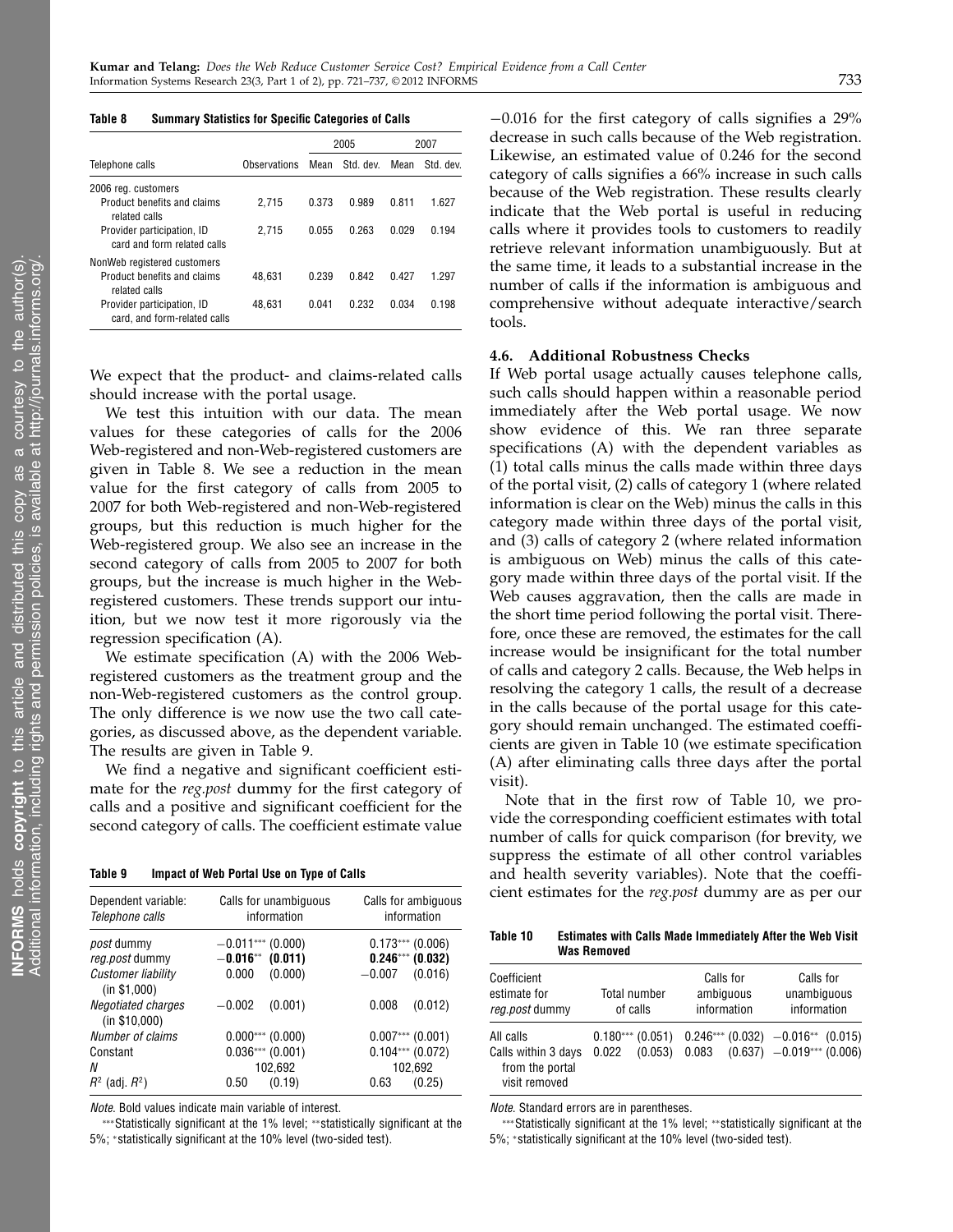intuition and support our claim of the causal increase in the telephone calls because of the portal usage where the Web provides ambiguous information.

From Figure 3, we observe that the customer calls increase sharply with the Web registration but then decline and stabilize at a higher level. We exclude the year of registration from our analysis to avoid picking up any transient aggravation and/or learning effect of the Web. It may be possible that the customers learn to use the portal with time and the magnitude of the increase in calls may decrease with time. We conduct additional analysis to reassure readers that learning on the Web does not alter our result qualitatively. We divide the 2006 Web-registered customers into two cohorts, old registered customers (registered on the Web portal between March and July 2006) and new registered customers (registered on the Web portal between August and December 2006). We find 1,317 old registered customers (48.5%) and 1,398 new registered customers (51.5%) in our sample of 2006 Webregistered customers. Now we run revised specification (A) with these old and new registered customers as two treatment groups, and the non-Web-registered customers are the control group:

$$
tel_{it} = \beta_i + \beta_1 X_{it} + \beta_2 regnew_i + \beta_3 regold_i + \beta_4 post_t + \beta_5 regnew.post_{it} + \beta_6 regold.post_{it} + \varepsilon_{it},
$$

where

- $regnew_i = 1$  if customer *i* is registered on the Web portal between August and December 2006 and 0 otherwise, and
- $regold_i = 1$  if customer *i* is registered on the Web portal between March and July 2006 and 0 otherwise.

Other terms have similar meaning as in specification (A). The coefficient estimate for  $\beta_5$  and  $\beta_6$  indicates the treatment effects of Web usage for the new and old Web portal-registered customers, respectively. We show the estimated coefficient in Table 11. We find positive, significant, and similar treatment coefficient estimates for the old and the new registered customers. The estimate for the old registered customer cohort is a bit smaller but statistically indistinguishable from the estimate for the new registered customers. So overall, our results show a similar magnitude in the call increase for the old and the new Web-registered customers.

However, in the year of registration, we see a large increase in call volume and then some decline (see Figure 3). It may be due to learning to use the Web. We intend to examine this aspect in future work.

# 5. Conclusions, Managerial Implications, and Limitations

We conduct a field study at a large U.S. health insurance firm and examine how the availability of the Web portal affects the demand for the telephonybased assisted call center services. We first provide a model for the customers' call-generation process that indicates the possibility of both a substitution and an aggravation effect of the Web portal on the telephone calls. We then collect rich individual-level data to estimate the net effect of portal usage on the telephone calls using a difference-in-difference regression design. Our result is counterintuitive and contrary to the prevalent rationale of cost savings for investments in SSTs. We find that Web-based self-service usage leads to about a 14% increase in telephone calls. A deeper inspection shows that the number of calls goes down when the information sought by the users on the Web is unambiguous. However, the aggravation effect is very large, as expected, when the information is ambiguous and likely to cause more questions, leading to more telephone calls. We run several falsification and specification tests to ensure that our results are robust to any potential selection of customers in the Web portal treatment in our sample. More importantly, we believe our analysis yields to causal inferences; i.e., Web portal usage is the reason for the observed changes in telephone usage.

Our result has significant managerial implications for new-generation contact center operations, where the number of different channels of customer services such as telephony, Internet chat, Web portal-based self-service, interactive voice response unit, e-mail, and SMS are offered simultaneously. In particular, our results point to a complex interaction between multiple channels of service provision. Whereas the Web portals are becoming a popular choice as a way to reduce costs for customer service, our data show a

Table 11 Estimates Investigating Learning in 2006 Web-Registered Customers

| Dependent variable:<br>Telephone calls  | Coefficient estimates |
|-----------------------------------------|-----------------------|
| <i>post</i> dummy                       | $-0.021*$<br>(0.013)  |
| regnew.post dummy                       | $0.201***$<br>(0.062) |
| regold.post dummy                       | $0.159***$<br>(0.071) |
| Customer liability (in \$1,000)         | $0.006***$ (0.001)    |
| <i>Negotiated charges (in \$10,000)</i> | $0.025**$<br>(0.008)  |
| Number of claims                        | $0.017***$ (0.000)    |
| Constant                                | $0.737***$ (0.015)    |
| N                                       | 102,692               |
| $R^2$<br>(adj. $R^2$ )                  | (0.398)<br>0.694      |

Notes. Standard errors are in parentheses. Bold values indicate main variable of interest.

∗∗∗Statistically significant at the 1% level; ∗∗statistically significant at the 5%; <sup>∗</sup> statistically significant at the 10% level (two-sided test).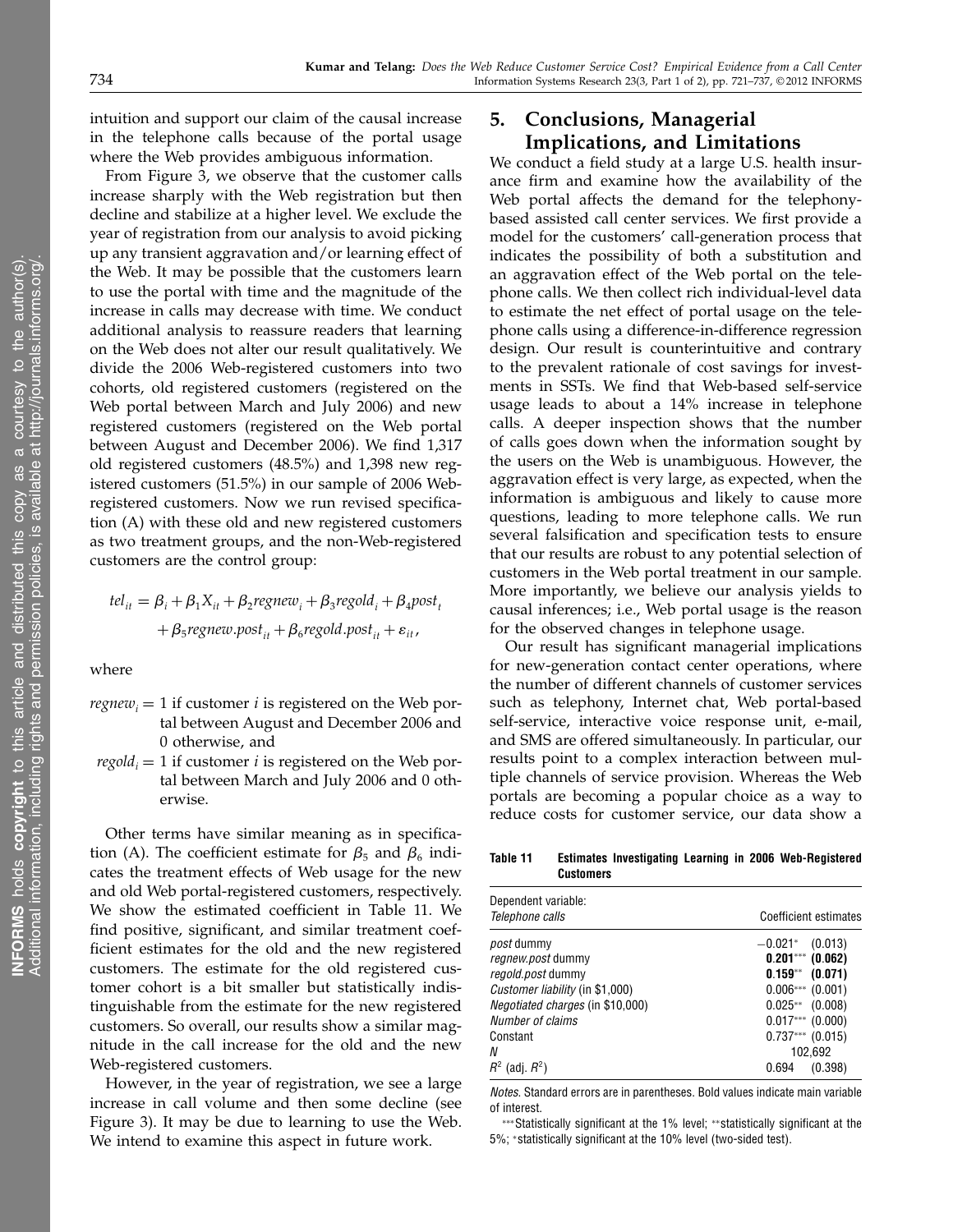more subtle and complex effect. Web portals are effective for simple, unambiguous tasks but not so for comprehensive and ambiguous tasks. In fact, in such cases, the portals can actually increase incoming calls, increasing the cost for the call center. Thus, the design of the Web portal is an important dimension that we discuss later.

We have collected a rich sample, but it is from one large firm. However, we believe our findings can be generalized. First, we provide a model for call generation and Web portal usage that is applicable to any call center setting. Second, our main result, that the Web portal causes an aggravation effect, should be applicable in settings where a firm provides comprehensive but unstructured information on Web portals regarding its products and services. A few examples of such settings are other insurance services (such as automobile insurance), IT and IT-related services (such as cable/Internet services), and banking and financial services (such as investment advisory services). In such settings, customers are expected to find answers to their nonstandard queries by searching through a large amount of and unstructured information on firms' Web portals. A paper by Cambell and Frei (2010) points to the generality of our results. Using data from a bank, they show that online banking customers are more, not less, likely to go to local branches or call center. This suggests that sometimes introducing one channel does not necessarily reduce the consumption in another channel.

Our results provide several broad recommendations for practicing managers. First, in a multichannel service setup, a channel or a group of channels cannot be managed in isolation. Understanding how customers choose among the available channels and how usage of one channel affects the demand of the other available service channels is essential for designing, deploying, and effectively managing multichannel service setup. Second, a self-service channel should not be seen only as a means of reducing operational cost. Firms often differentiate by offering multiple channels to its customers to choose the one that they find most convenient. Prior research indicates that this may lead to higher customer satisfaction, retention, and loyalty (Wallace et al. 2004, Danaher et al. 2003). Third, a self-service channel often does not resolve a customer query completely, and thus customers should be provided with options to escalate the query to the other possible assisted channels such as e-mail, Web chat, telephony, etc. (Bonde 2006). Management practitioners caution that without such escalation options, the customer may feel frustrated and could churn. Moreover, the escalation option also addresses the lack of human contact in the self-services channel, which is found to be

detrimental to customer loyalty (Ariely et al. 2002). Finally, low-value, high-volume standard transactions that require the least customer effort and knowledge are the ones most suitable for self-services (Boyer et al. 2002). Customers use self-service options for the standardized services and thus impose lesser demand on the other available alternative channels. However, for the Web-based self-services options where customers have to first search for relevant information from a comprehensive but passive information source and then process it to find desired answers, the complete resolution of the customer query through the self-service channel alone does not seem so straightforward. The potential aggravation effect of such Web usage can be mitigated by possibly incorporating interactive query resolution tools in the Web portal design.

The present work has several limitations, which also offer opportunities for extensions in the future. One limitation is that we do not have data on call durations, and thus we cannot rule out the possibility that calls made after Web-based self-service may be shorter and thus less costly. We interviewed several managers and CSRs, and they did not feel that calls followed by Web usage are shorter. Moreover, total call handling time is composed of actual talking time with the customer and the time taken for wrap-up activity. Normally, the wrap up activity takes around 20% to 30% of the total time. So even if the talking time is reduced in the calls after the Webbased self-service visit, the wrap-up activity still takes the same amount of time, and thus the net effect on total call handling time may not be much. Moreover, we have only estimated the mean impact of Web portal registration on telephone calls for the population of customers. It would be valuable for firms to segregate customers who use Web-based self-service efficiently from those who do not. A random coefficient model/hierarchical Bayesian model on panel data with multiple realizations for individual customers would allow for estimation of individual-level parameters and thus distribution of the parameter estimates. This could be an interesting future extension of the present work. We also find some evidence of customers learning to use the Web with time. An extended data set with more time periods would allow us to explore and estimate the impact of such learning on customer calls.

## Acknowledgments

The authors are thankful to the seminar participants in Statistical Challenges in E-Commerce Research 2009 and the Conference on Information Systems and Technology 2009, the University of Minnesota, and Carnegie Mellon University for many beneficial comments. They also thank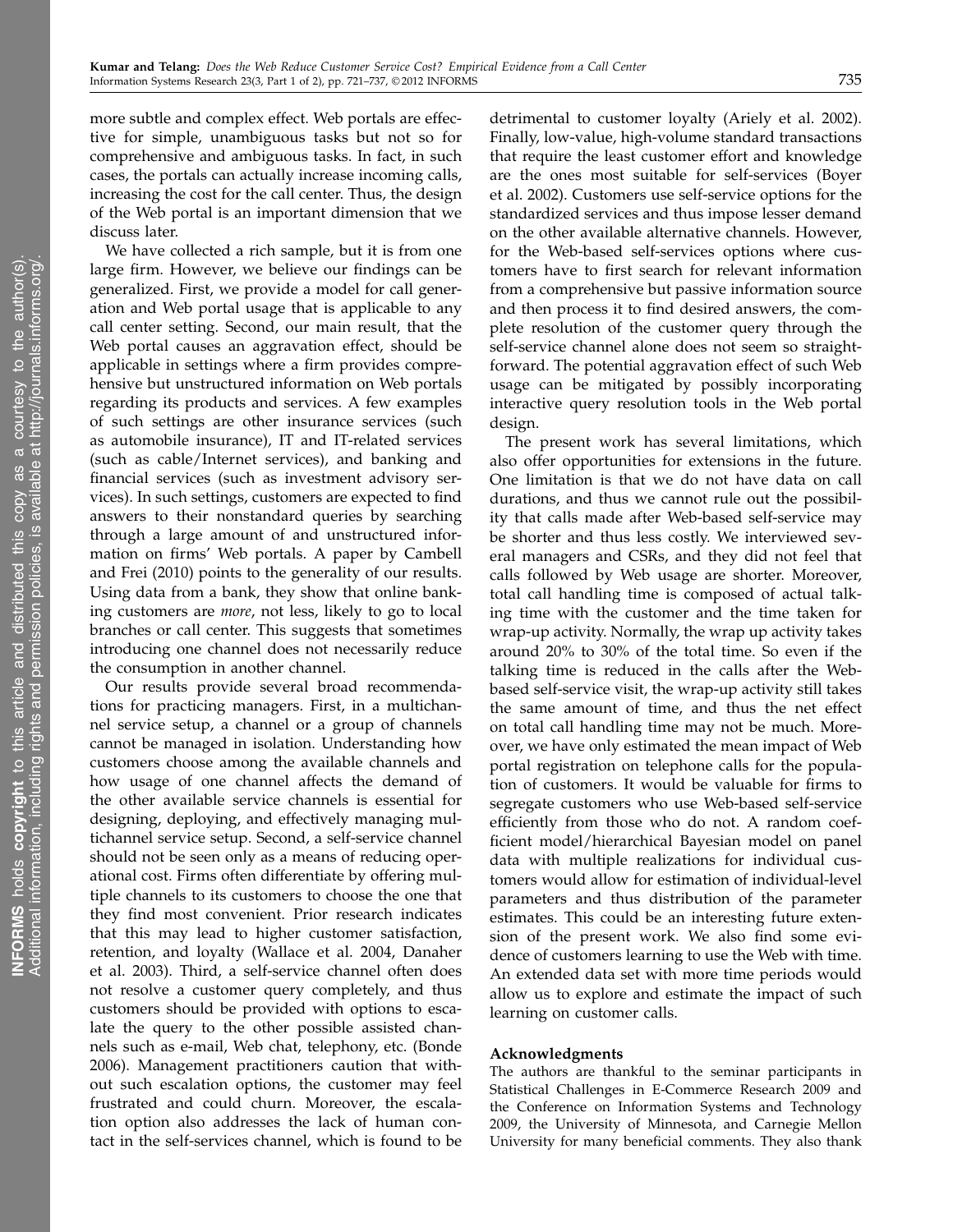Lowell Taylor, Gérard Cachon, and Kartik Hosanagar for many useful discussions.

#### Appendix. Instrumental Variable Approach

We use age and its polynomials as instruments for Web registration. We expect that younger users are more likely to use the Web. We also expect that although age may be correlated with calls, it is unlikely to be correlated with the difference in calls, which is our dependent variable.

We find a strong nonlinear relationship between the variable Web portal registration and age—age, the square of age, and the cube of age (hereafter referred to as the age variables) bear a strong correlation with the variable  $reg.$  The  $F$  statistic for exclusion of age variables in the regression is 416. Thus, the age variables satisfy the basic requirement of relevance of instrumental variable (Bound et al. 1995).<sup>10</sup>

Next, we test the exogeneity of our instrumental variables. We test this by regressing the change in telephone calls from 2005 to 2006 (outcome variables) on age variables and other control variables for a subsample of customers who do not get the treatment of Web registration. We use (1) non-Web-registered customers and (2) 2007 Web-registered customers for this purpose, as both of these samples of customers did not get the treatment of Web registration in the years 2005 and 2006. If age variables are the valid IV, we should see an insignificant coefficient estimate for age variables in this regression. Table A.1 reports the coefficient estimates. We find insignificant coefficients for all age-related variables for such a subsample of customers in our data. This indicates that the age variables satisfy the exogeneity requirement of the instrumental variable in our setup (Angrist et al. 1991).<sup>11</sup>

After ensuring that our age variables satisfy the basic requirements of instrumental variables, we propose IVs regression specification (B) with age variables as IV for endogenous variable reg:

 $\Delta t el_i = \beta_0 + \beta_1 \Delta X_i + \beta_2 reg_i + \varepsilon_i,$ 

 $reg_i = \alpha_0 + \alpha_1 \Delta X_i + \alpha_2 age_i + \zeta_i$  (Specification (B)),

where  $E(\varepsilon/\Delta X, age) = 0$  and  $E(\zeta/\Delta X, age) = 0$ . Note that age in the above specification signifies all age variables, i.e., age, the square of age, and the cube of age.

The results of specification (B) with age variables are given in Table A.2. We see that Web portal registration (reg) bears a strong partial correlation with age variables. The two-stage lease squares (2SLS) regression with instrumental variables shows a positive and significant estimate for the coefficient of variable reg, indicating that Web portal registration leads to an increase in telephone calls. Note that these estimates are higher than the one we obtained with the simple OLS in specification (A).

 $^{10}$  Bound et al. (1995) indicate that the partial  $R^2$  and the F statistic for exclusion of the identifying instruments in the first stage regression are useful indicators of the quality of the IV.

 $11$  Angrist et al. (1991) similarly show that their instrumental variable, quarter of birth, did not have any significant relationship with earnings (dependent variable) for the subsample of college graduates who were not affected by compulsory schooling laws (treatment).

## Table A.1 Change in Call as a Function of Age

| Dependent variable:<br>Change in telephone calls | А<br>For 2007 reg.<br>customers |         |                    | R<br>For non-Web reg.<br>customers |  |
|--------------------------------------------------|---------------------------------|---------|--------------------|------------------------------------|--|
| Age                                              | $-0.119$                        | (0.107) | 0.005              | (0.008)                            |  |
| Age <sup>2</sup>                                 | 0.002                           | (0.002) | $-0.000$           | (0.000)                            |  |
| Аае <sup>з</sup>                                 | $-0.000$                        | (0.000) | 0.000              | (0.000)                            |  |
| Change in customer liability<br>(in \$1,000)     | 0.001                           | (0.006) | $0.006***$         | (0.001)                            |  |
| Change in negotiated charges<br>(in \$10,000)    | 0.024                           | (0.038) | $0.021***$         | (0.000)                            |  |
| Change in number of claims                       | $0.023***$ (0.002)              |         | $0.017***$         | (0.001)                            |  |
| Constant<br>Ν                                    | 1.865<br>2,626                  | (1.173) | $-0.112$<br>48.631 | (0.124)                            |  |
| $R^2$ (adj. $R^2$ )                              | 0.053                           | (0.052) | 0.043              | (0.043)                            |  |

∗∗∗Statistically significant at the 1% level; ∗∗statistically significant at the 5%; <sup>∗</sup> statistically significant at the 10% level.

#### Table A.2 Estimates for IV Specification (B)

| Dependent variable:<br>Change in telephone calls | 2SLS coefficient<br>estimates | First-stage<br>coefficient estimates |                    |         |
|--------------------------------------------------|-------------------------------|--------------------------------------|--------------------|---------|
| Change in customer liability<br>(in \$1,000)     | $0.006**$                     | (0.003)                              | $-0.000$           | (0.000) |
| Change in negotiated charges<br>(in \$10,000)    | 0.021                         | (0.011)                              | 0.001              | (0.001) |
| Change in number of claims<br>reg dummy          | $0.018***$<br>$0.670***$      | (0.000)<br>(0.309)                   | 0.000              | (0.000) |
| Age                                              |                               |                                      | $0.013***$ (0.000) |         |
| Age <sup>2</sup>                                 |                               |                                      | $-0.000***$        | (0.000) |
| Аае <sup>з</sup>                                 |                               |                                      | $0.000***$ (0.000) |         |
| Constant                                         | $-0.046**$                    | (0.021)                              | $-0.098***$        | (0.018) |
| Ν                                                | 51.346                        |                                      |                    | 51.346  |
| $R^2$ (adj. $R^2$ )                              | 0.043                         | (0.042)                              | 0.026              | (0.023) |

Notes. Standard errors are in parentheses. Bold values indicate main variable of interest.

∗∗∗Statistically significant at the 1% level; ∗∗statistically significant at the 5%; <sup>∗</sup> statistically significant at the 10% level (two-sided test).

#### References

- Aksin, Z., M. Armony, V. Mehrotra. 2007. The modern call center: A multi-disciplinary perspective on operations management research. Production Oper. Management 16(6) 665–688.
- Anderson, E. W., C. Fornell. 1994. A customer satisfaction research prospectus. R. T Rust, R. E. Oliver, eds. Service Quality: New Directions in Theory and Practice. Sage, Thousand Oaks, CA, 241–268.
- Angrist, J. D., A. B. Krueger. 1991. Does compulsory school attendance affect schooling and earnings? Quart. J. Econom. 106(4) 979–1014.
- Angrist, J. D., A. B. Krueger. 1999. Empirical strategies in labor economics. O. Ashenfelter, D. Card, eds. Handbook of Labor Economics, Vol. 3A. Elsevier, Amsterdam, 1277–1366.
- Aral, S., E. Brynjolfsson, M. W. Van Alstyne. 2011. Information, technology and information worker productivity: Task level evidence. Inform. Systems Res. Forthcoming.
- Ariely, D., J. Lynch, Y. Moon. 2002. Taking advice from smart agents: The advice likelihood model. Paper presented at the Marketing Science Institute/Duke Joint Conference on Customer Relationship Management, January, Duke University, Durham, NC.